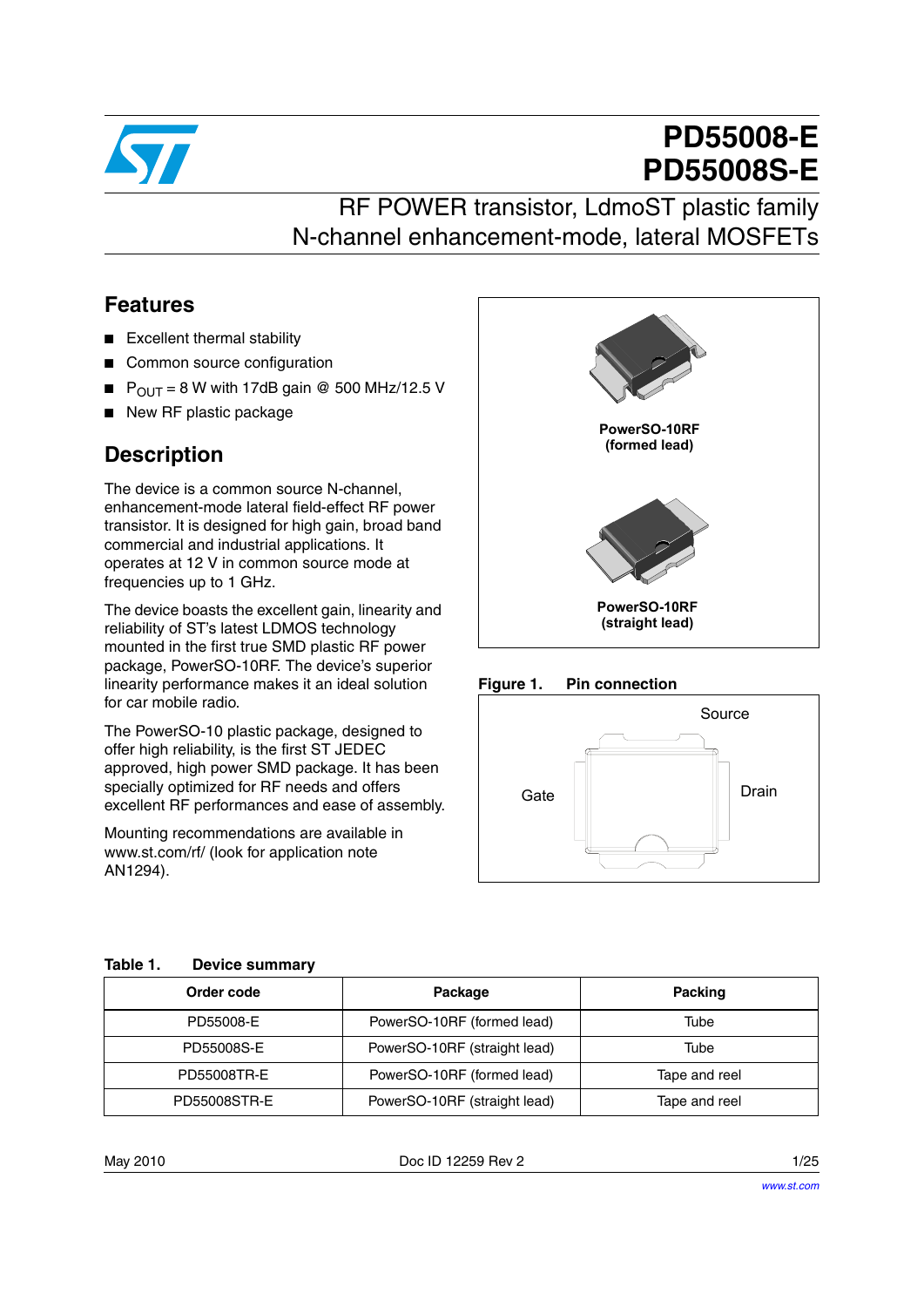# **Contents**

| $\blacksquare$   |     |  |
|------------------|-----|--|
|                  | 1.1 |  |
|                  | 1.2 |  |
| $\overline{2}$   |     |  |
|                  | 2.1 |  |
|                  | 2.2 |  |
|                  | 2.3 |  |
| 3                |     |  |
| $\boldsymbol{4}$ |     |  |
|                  | 4.1 |  |
|                  | 4.2 |  |
| 5                |     |  |
| 6                |     |  |
| $\overline{7}$   |     |  |
| 8                |     |  |
| 9                |     |  |

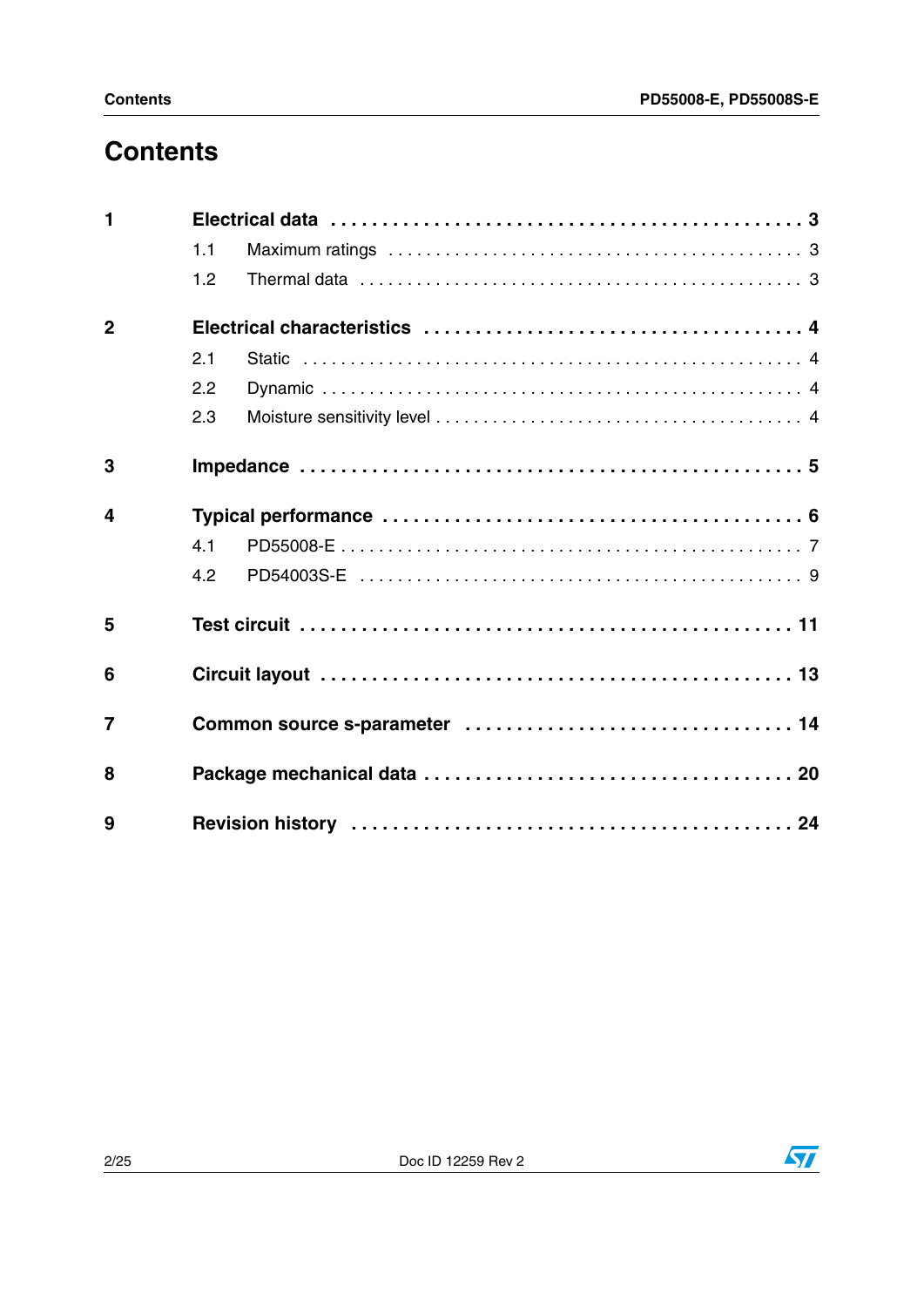# <span id="page-2-0"></span>**1 Electrical data**

### <span id="page-2-1"></span>**1.1 Maximum ratings**

| Symbol                      | <b>Parameter</b>                                         | Value           | Unit |
|-----------------------------|----------------------------------------------------------|-----------------|------|
| $V_{(BR)DSS}$               | Drain-source voltage                                     | 40              |      |
| $V_{GS}$                    | Gate-source voltage                                      | ± 20            |      |
| םי                          | Drain current                                            | 4               | А    |
| P <sub>DISS</sub>           | Power dissipation ( $\mathcal{O}$ T <sub>C</sub> = 70°C) | 52.8            | W    |
| T,                          | Max. operating junction temperature                      | 165             | °C   |
| $\mathsf{T}_{\textsf{STG}}$ | Storage temperature                                      | $-65$ to $+150$ | °C   |

### **Table 2.** Absolute maximum ratings  $(T_{\text{CASE}} = 25^{\circ} \text{C})$

### <span id="page-2-2"></span>**1.2 Thermal data**

#### **Table 3. Thermal data**

| <b>Symbol</b>                | <b>Parameter</b>                   | <b>Value</b> | Unit |
|------------------------------|------------------------------------|--------------|------|
| $\mathsf{R}_{\mathsf{thJC}}$ | Junction - case thermal resistance | . .8         | °C/W |

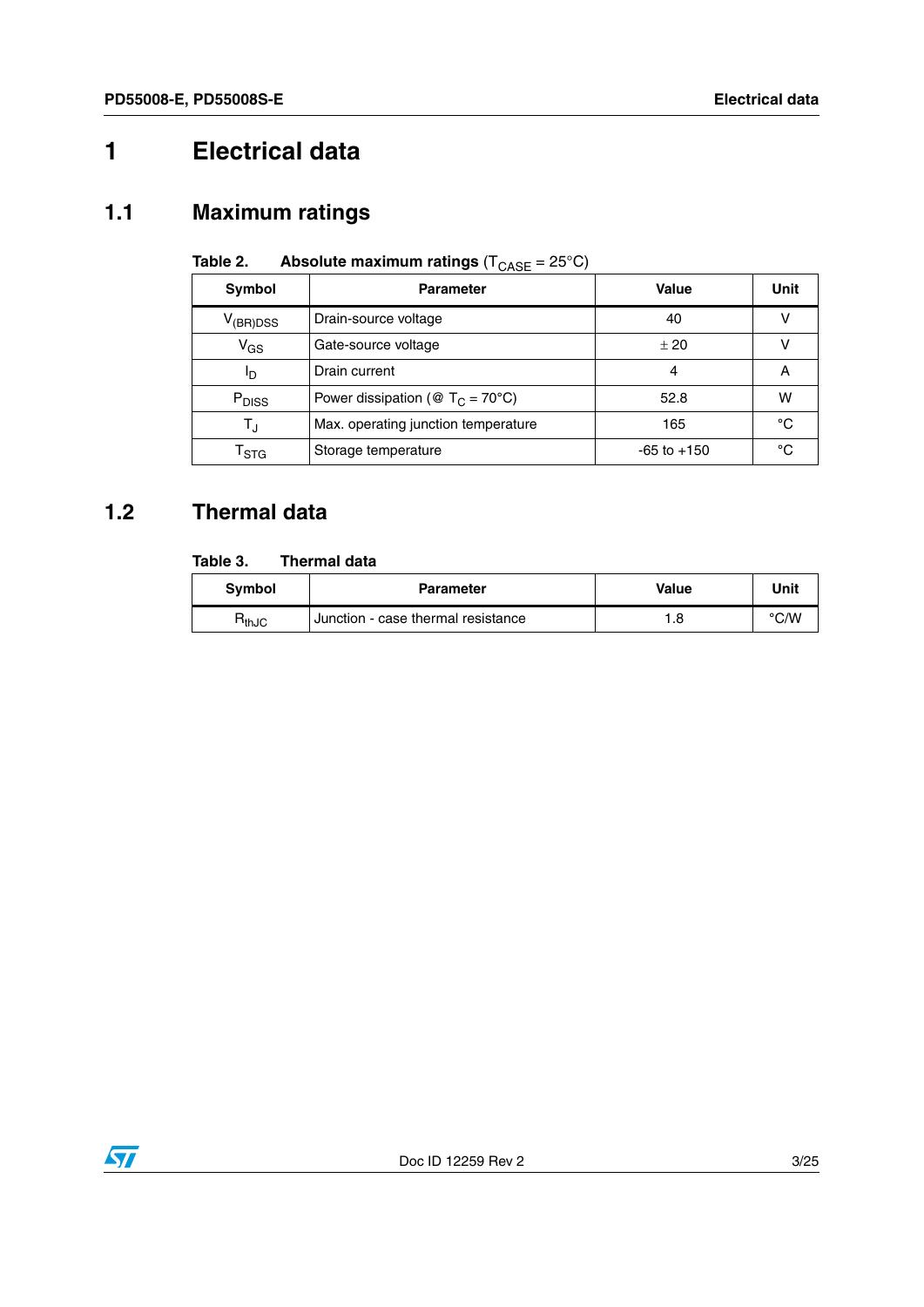## <span id="page-3-0"></span>**2 Electrical characteristics**

 $T_{\text{CASE}} = +25 \text{ °C}$ 

### <span id="page-3-1"></span>**2.1 Static**

| Table 4.                | <b>Static</b>   |                        |             |      |      |      |      |
|-------------------------|-----------------|------------------------|-------------|------|------|------|------|
| <b>Symbol</b>           |                 | <b>Test conditions</b> |             | Min. | Typ. | Max. | Unit |
| <b>I</b> <sub>DSS</sub> | $V_{GS} = 0$    | $V_{DS} = 28 V$        |             |      |      | 1    | μA   |
| $I_{GSS}$               | $V_{GS} = 20 V$ | $V_{DS} = 0$           |             |      |      | 1    | μA   |
| $V_{GS(Q)}$             | $V_{DS}$ = 10 V | $I_D = 150$ mA         |             | 2.0  |      | 5.0  | V    |
| $V_{DS(ON)}$            | $V_{GS}$ = 10 V | $I_D = 1.5 A$          |             |      |      | 0.67 | v    |
| <b>g<sub>FS</sub></b>   | $V_{DS}$ = 10 V | $I_D = 1.5 A$          |             |      | 1.6  |      | mho  |
| $C_{\text{ISS}}$        | $V_{GS} = 0$    | $V_{DS}$ = 12.5 V      | $f = 1$ MHz |      | 58   |      | pF   |
| C <sub>OSS</sub>        | $V_{GS} = 0$    | $V_{DS}$ = 12.5 V      | $f = 1$ MHz |      | 38   |      | pF   |
| $C_{RSS}$               | $V_{GS} = 0$    | $V_{DS}$ = 12.5 V      | $f = 1$ MHz |      | 2.8  |      | pF   |

### <span id="page-3-2"></span>**2.2 Dynamic**

#### **Table 5. Dynamic**

| Symbol           | <b>Test conditions</b>                                                                 |      | Typ. | Max. | Unit        |
|------------------|----------------------------------------------------------------------------------------|------|------|------|-------------|
| $P_{OUT}$        | $f = 500$ MHz<br>$V_{DD}$ = 12.5 V, $I_{DO}$ = 150 mA                                  | 8    |      |      | w           |
| $G_{\mathsf{P}}$ | $V_{DD}$ = 12.5 V, $I_{DD}$ = 150 mA, $P_{OUT}$ = 8 W, f = 500 MHz                     | 15   | 17   |      | dB          |
| $n_{\rm D}$      | $V_{DD}$ = 12.5 V, $I_{DO}$ = 150 mA, $P_{OUT}$ = 8 W, f = 500 MHz                     | 50   | 55   |      | $\%$        |
| Load<br>mismatch | $V_{DD}$ = 15.5 V, $I_{DO}$ = 150 mA, $P_{OUT}$ = 8 W, f = 500 MHz<br>All phase angles | 20:1 |      |      | <b>VSWR</b> |

### <span id="page-3-3"></span>**2.3 Moisture sensitivity level**

#### <span id="page-3-4"></span>Table 6. **Moisture sensitivity level**

| <b>Test methodology</b> | Rating           |
|-------------------------|------------------|
| J-STD-020B              | MSL <sub>3</sub> |

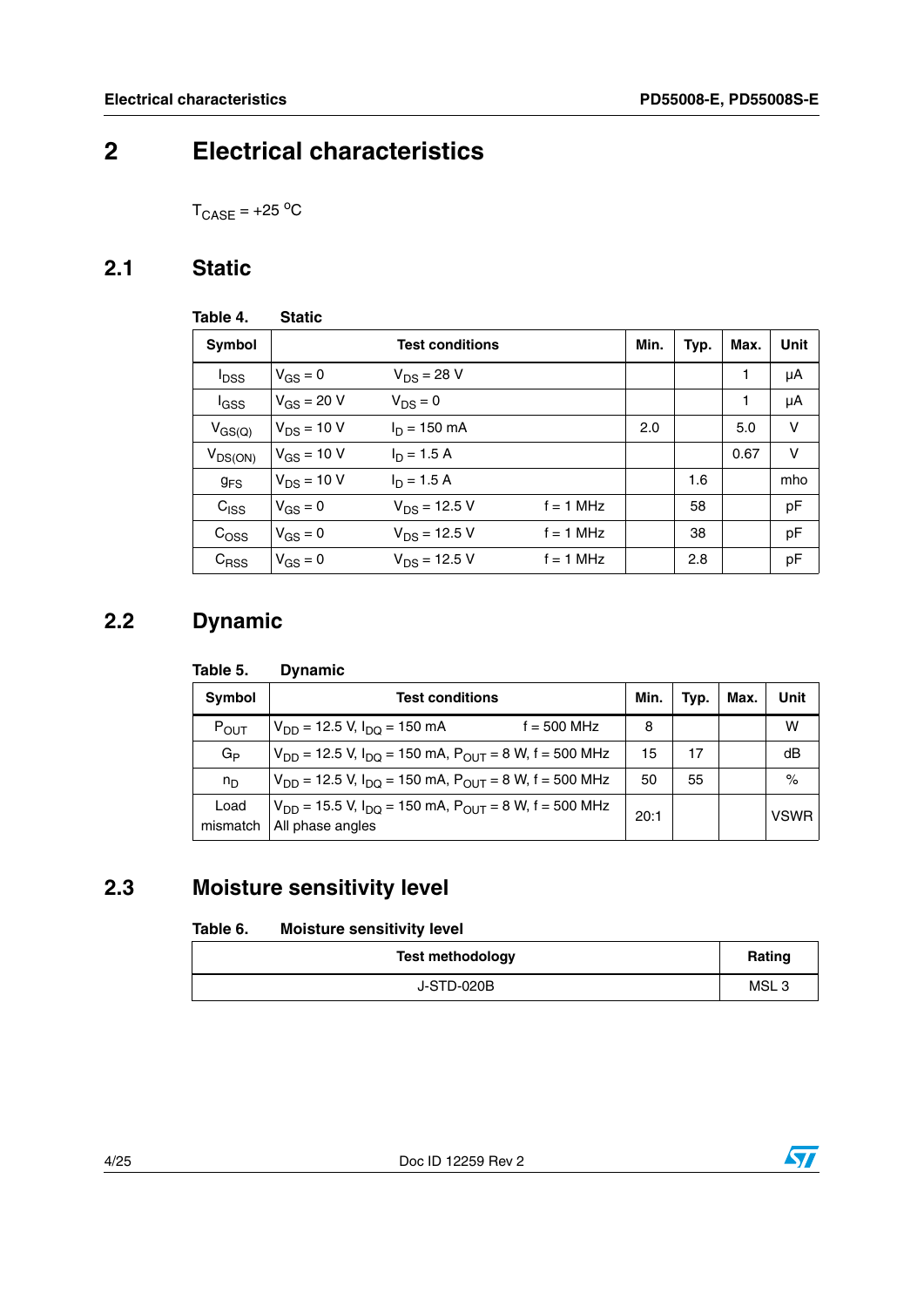# <span id="page-4-0"></span>**3 Impedance**





#### **Table 7. Impedance data**

| <b>PD55008</b> |                   |                   |             | <b>PD55008S</b>   |                   |
|----------------|-------------------|-------------------|-------------|-------------------|-------------------|
| Freq. (MHz)    | $Z_{IN}(\Omega)$  | $Z_{DL}(\Omega)$  | Freq. (MHz) | $Z_{IN}(\Omega)$  | $Z_{DL}(\Omega)$  |
| 480            | $1.141 - j$ 2.054 | $1.649 + j 2.916$ | 480         | 1.075 - $j$ 2.727 | $2.046 + j 1.960$ |
| 500            | 1.589 - j 1.185   | $1.561 + j 2.639$ | 500         | 1.409 - j 3.448   | $2.129 + j 3.219$ |
| 520            | 1.649 - j 1.965   | $1.716 + j 1.552$ | 520         | 1.586 - j 2.087   | $3.082 + j 2.043$ |
| 800            | $1.05 + j 0.54$   | $2.62 - j$ 1.91   |             |                   |                   |
| 850            | $1.50 + j 1.00$   | $2.26 - j$ 1.54   |             |                   |                   |
| 900            | $1.95 + j 2.28$   | $2.70 - j$ 1.90   |             |                   |                   |

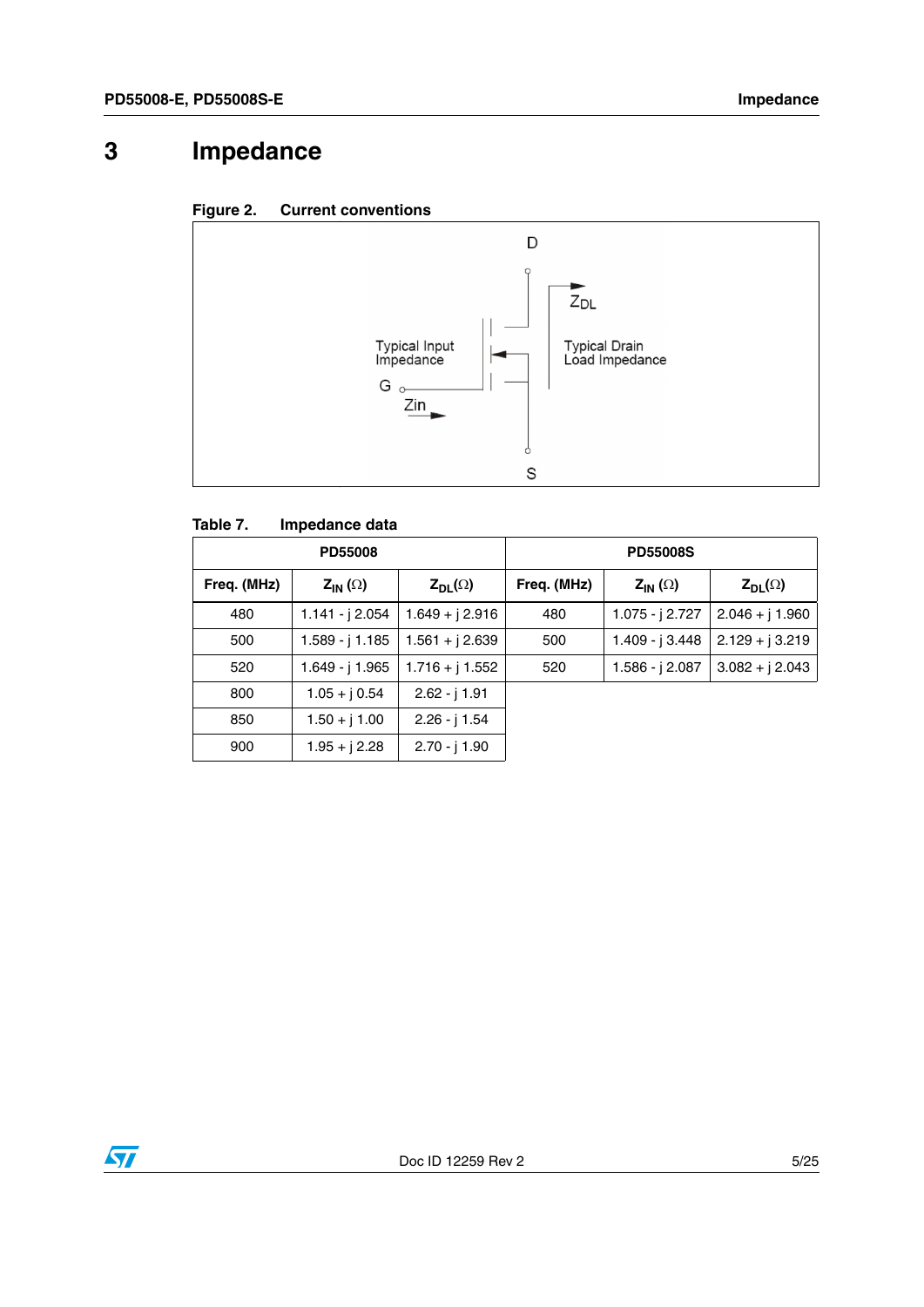# <span id="page-5-0"></span>**4 Typical performance**



**Figure 3. Capacitance vs. drain voltage Figure 4. Drain current vs. gate-source** 

**voltage**

**Figure 5. Gate-source voltage vs. case temperature**



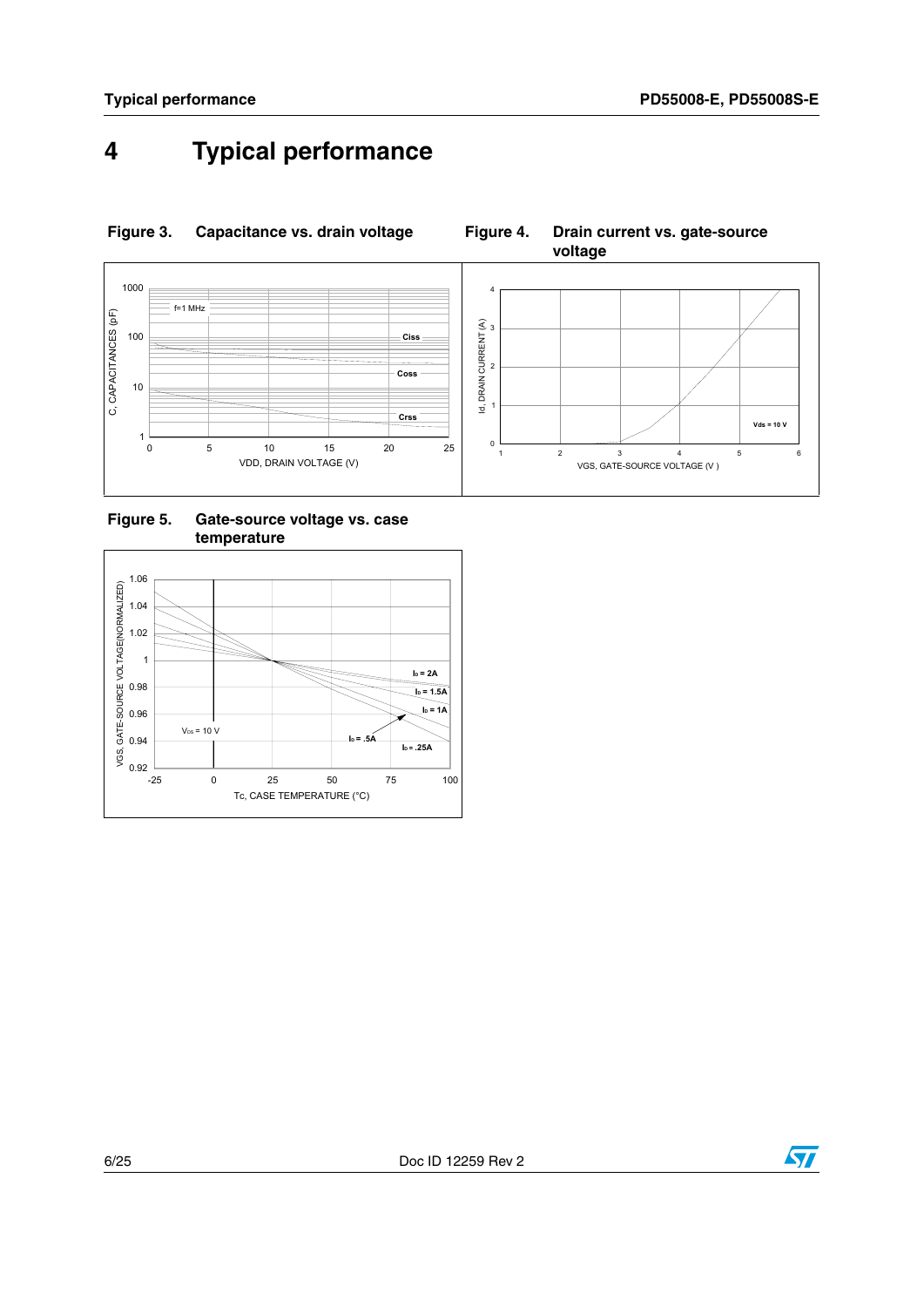### <span id="page-6-0"></span>**4.1 PD55008-E**













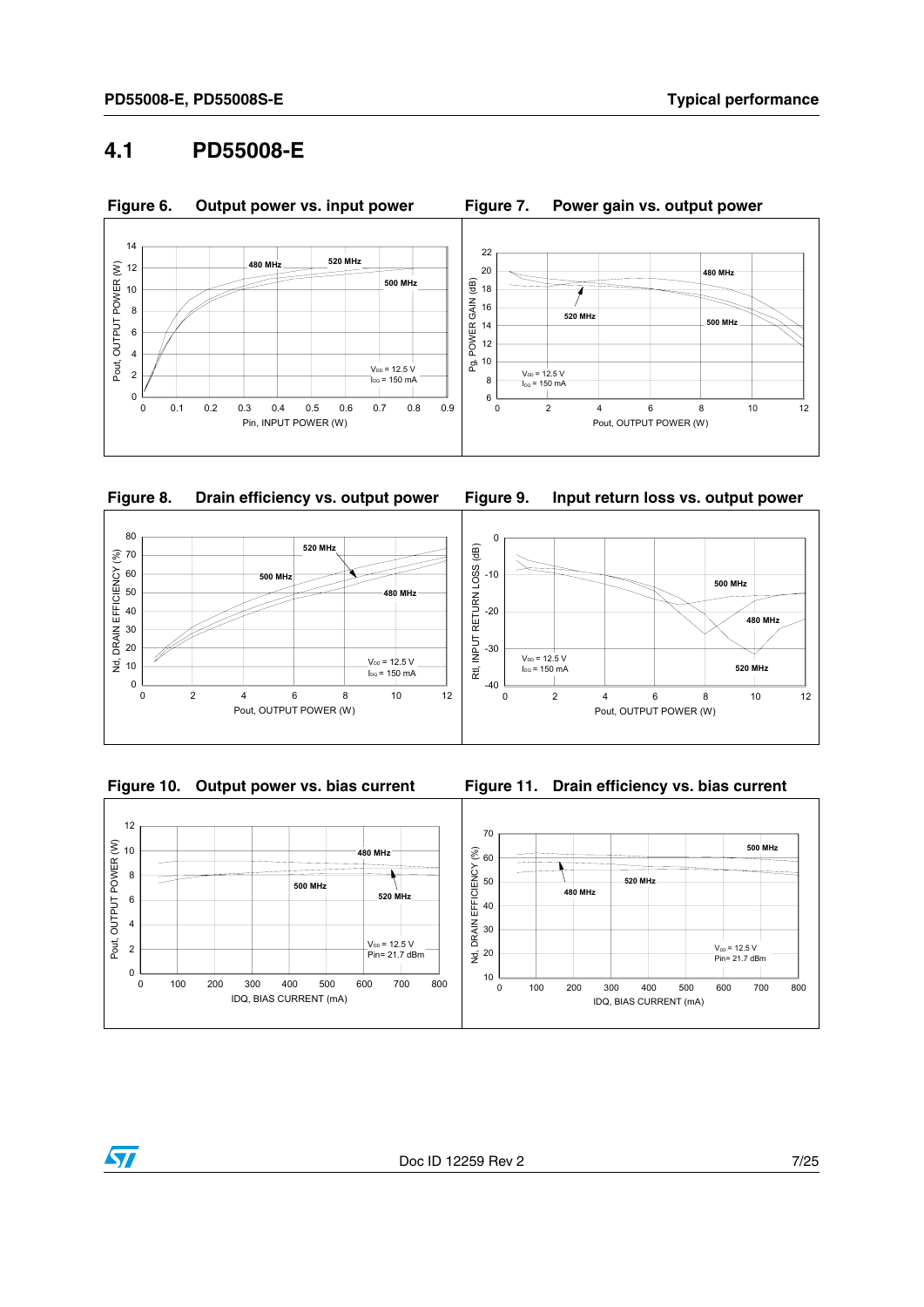Pout, OUTPUT POWER (W)



**Figure 14. Output power vs. gate-source voltage**





**Figure 15. Drain efficiecy vs. output power Figure 16. Input return loss vs. output power**

**Table 8. Output power vs. input power**



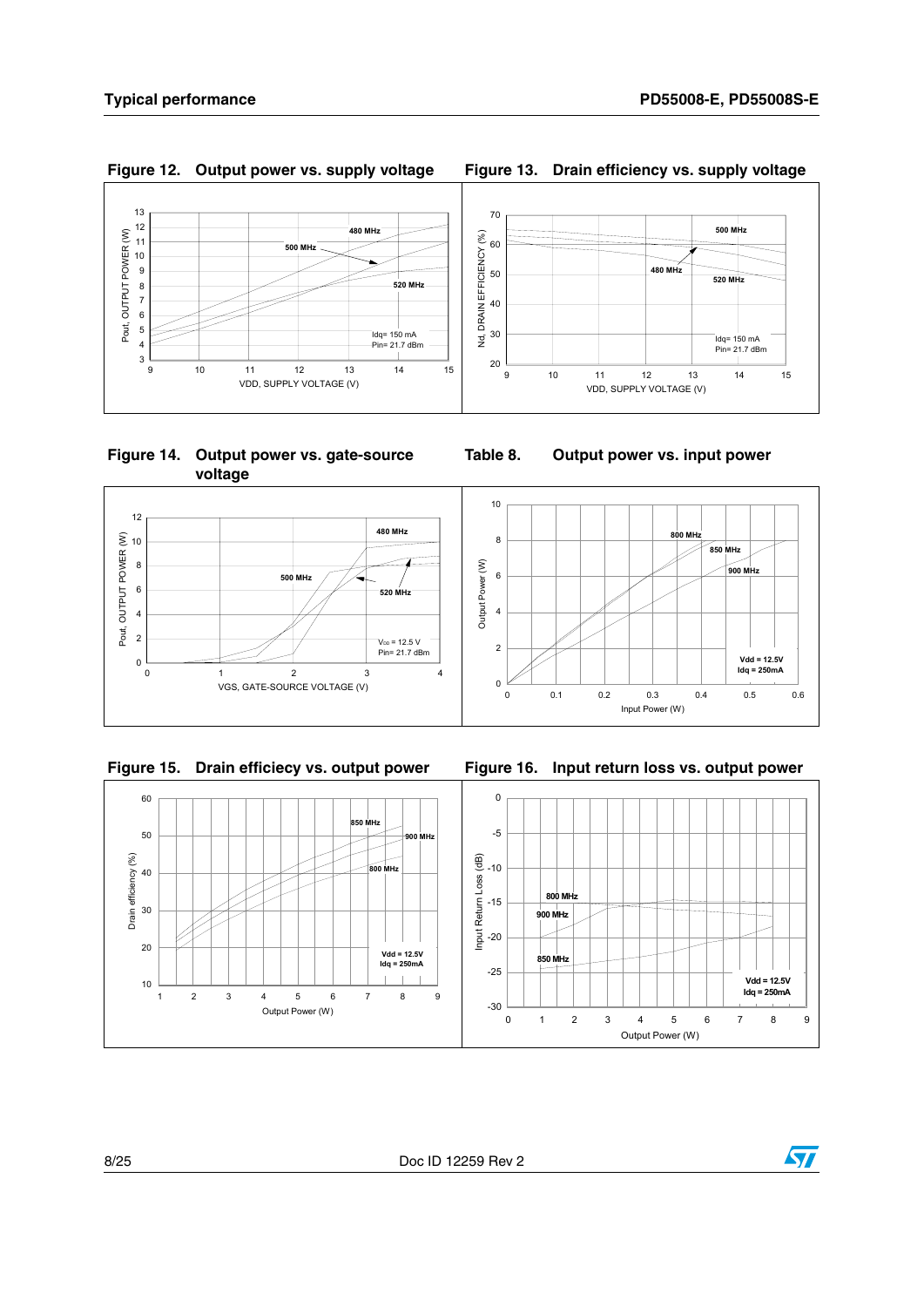### <span id="page-8-0"></span>**4.2 PD54003S-E**







**Figure 19. Drain efficiency vs. output power Figure 20. Input return loss vs. output power**









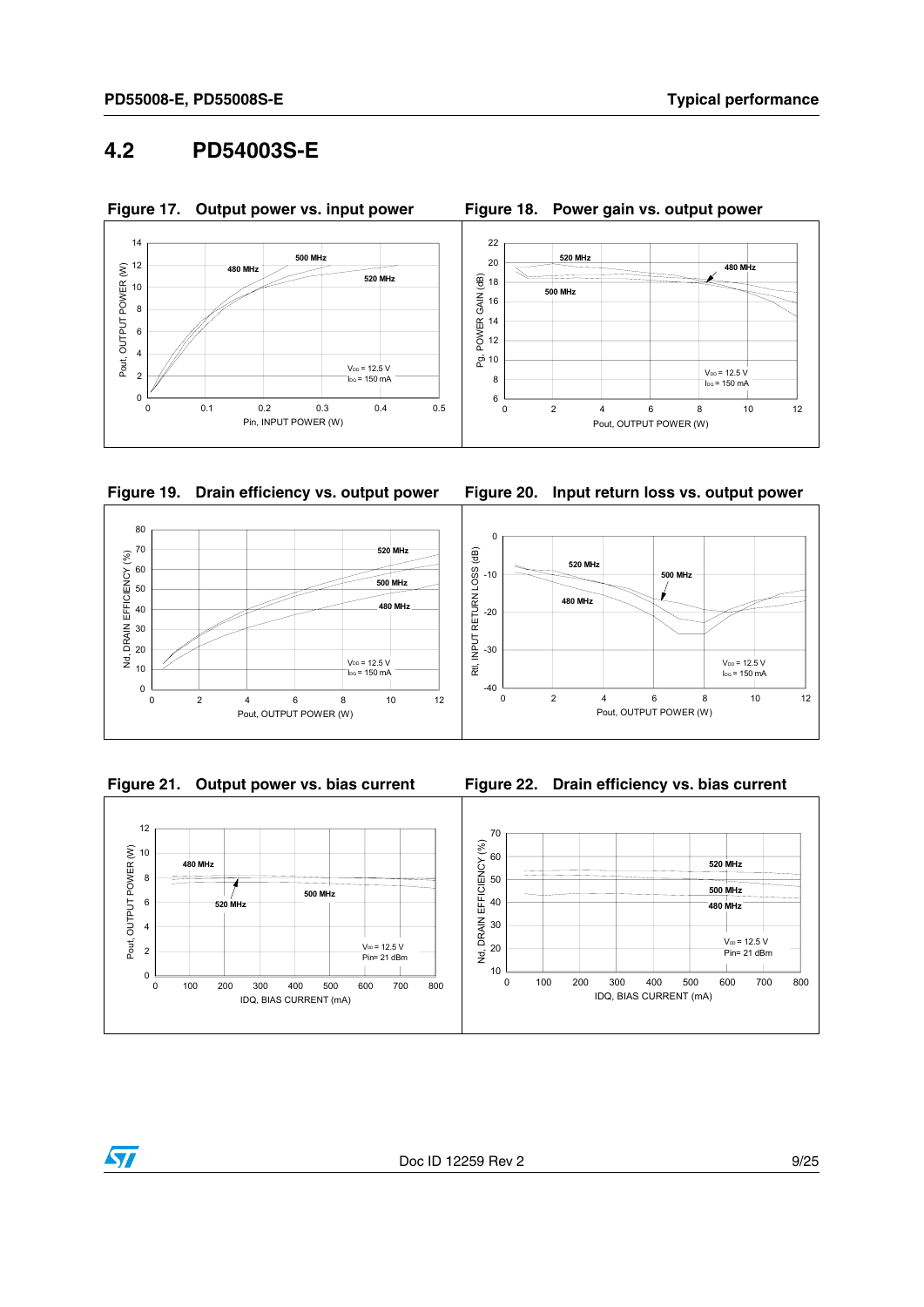

#### **Figure 23. Output power vs. supply voltage Figure 24. Drain efficiency vs. supply voltage**



**Figure 25. Output power vs. supply voltage**



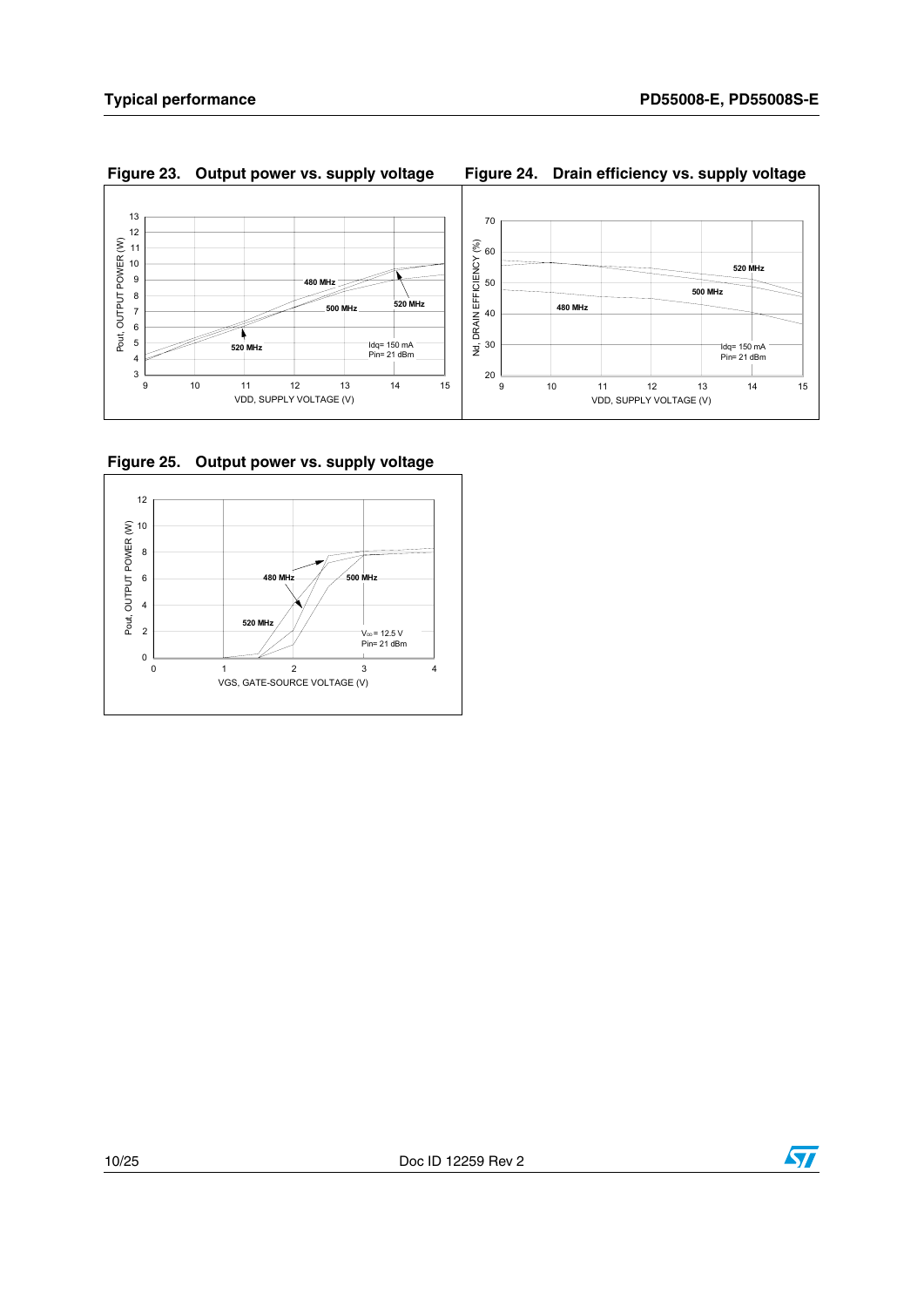### <span id="page-10-0"></span>**5 Test circuit**

**Figure 26. Test circuit schematic**



| Table 9. | Test circuit component part list |
|----------|----------------------------------|
|----------|----------------------------------|

| Component      | <b>Description</b>                                  |
|----------------|-----------------------------------------------------|
| B1, B2         | Short ferrite bead, fair rite products (2743021446) |
| C1, C12        | 240 pF, 100 mil chip capacitor                      |
| C2,C3,C10,C11  | 0 TO 20 pF, trimmer capacitor                       |
| C <sub>4</sub> | 82 pF, 100 mil chip capacitor                       |
| C5,C16         | 120 pF, 100 mil chip capacitor                      |
| C6,C13         | 10 µF, 50 V electrolytic capacitor                  |
| C7, C14        | 1.200 pF, 100 mil chip capacitor                    |
| C8, C15        | 0.1 F, 100 mil chip capacitor                       |
| C <sub>9</sub> | 30 pF, 100 mil chip capacitor                       |
| L1             | 55.5 nH, turn, Coilcraft                            |
| N1, N2         | Type N flange mount                                 |
| R1             | 15 $\Omega$ , 0805 chip resistor                    |
| R <sub>2</sub> | 51 $\Omega$ , 1/2 W resistor                        |
| R <sub>3</sub> | 10 $\Omega$ , 0805 chip resistor                    |
| R <sub>4</sub> | 33 k $\Omega$ , 1/8 $\Omega$ resistor               |
| Z1             | 0.451" X 0.080" microstrip                          |
| Z <sub>2</sub> | 1.005" X 0.080" microstrip                          |
| Z <sub>3</sub> | 0.020" X 0.080" microstrip                          |
| Z4             | 0.155" X 0.080" microstrip                          |
| Z5,Z6          | 0.260" X 0.233" microstrip                          |
| Z7             | 0.065" X 0.080" microstrip                          |

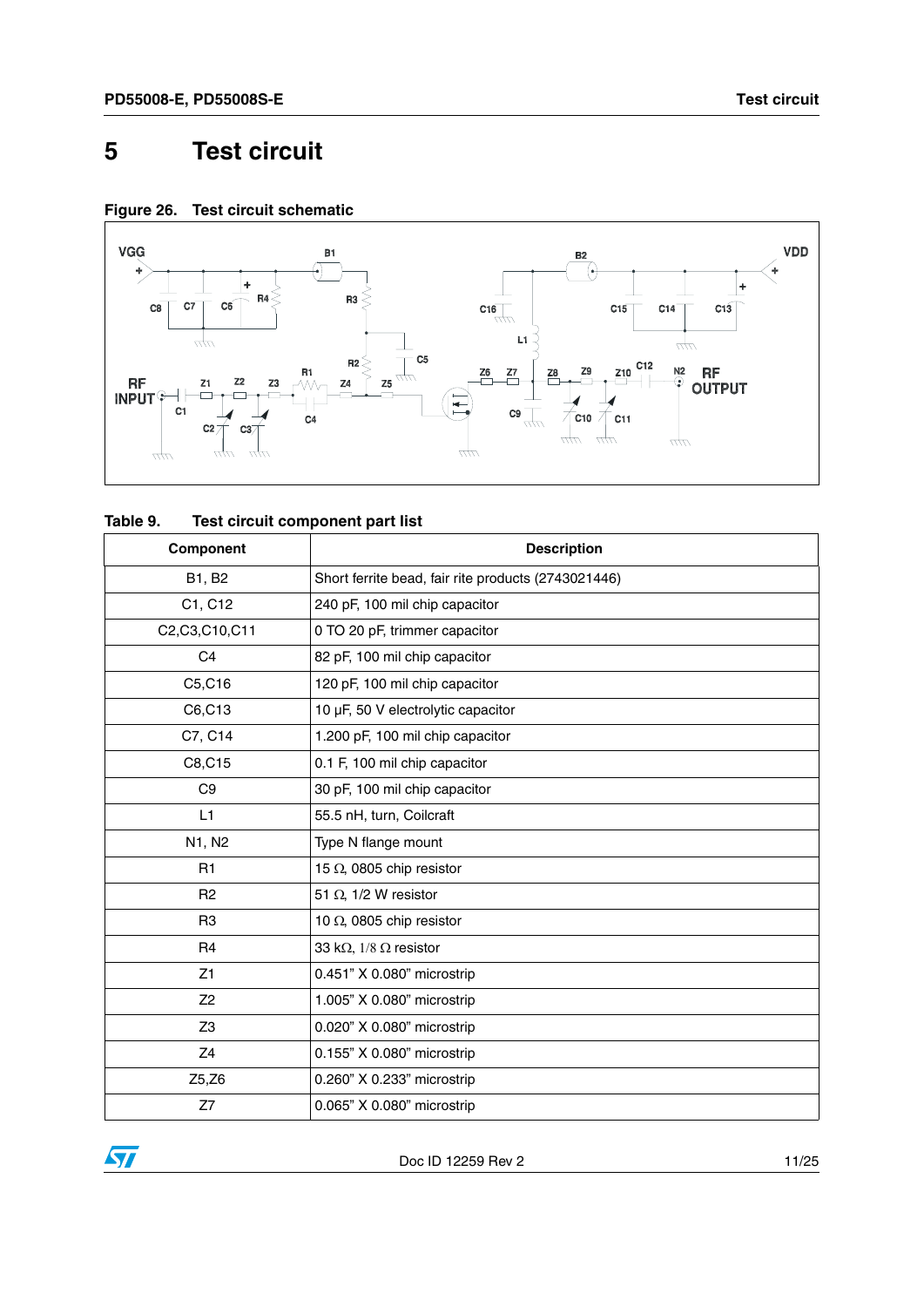| .<br>Toot on oant oomponent part not (oommada) |                                                                             |  |
|------------------------------------------------|-----------------------------------------------------------------------------|--|
| Component                                      | <b>Description</b>                                                          |  |
| Z8                                             | 0.266" X 0.080" microstrip                                                  |  |
| Z9                                             | 1.113" X 0.080" microstrip                                                  |  |
| Z <sub>10</sub>                                | 0.433" X 0.080" microstrip                                                  |  |
| Board                                          | Roger ultra lam 2000 THK 0.030" $\varepsilon_r$ = 2.55 2oz ED Cu both sides |  |

#### **Table 9. Test circuit component part list (continued)**

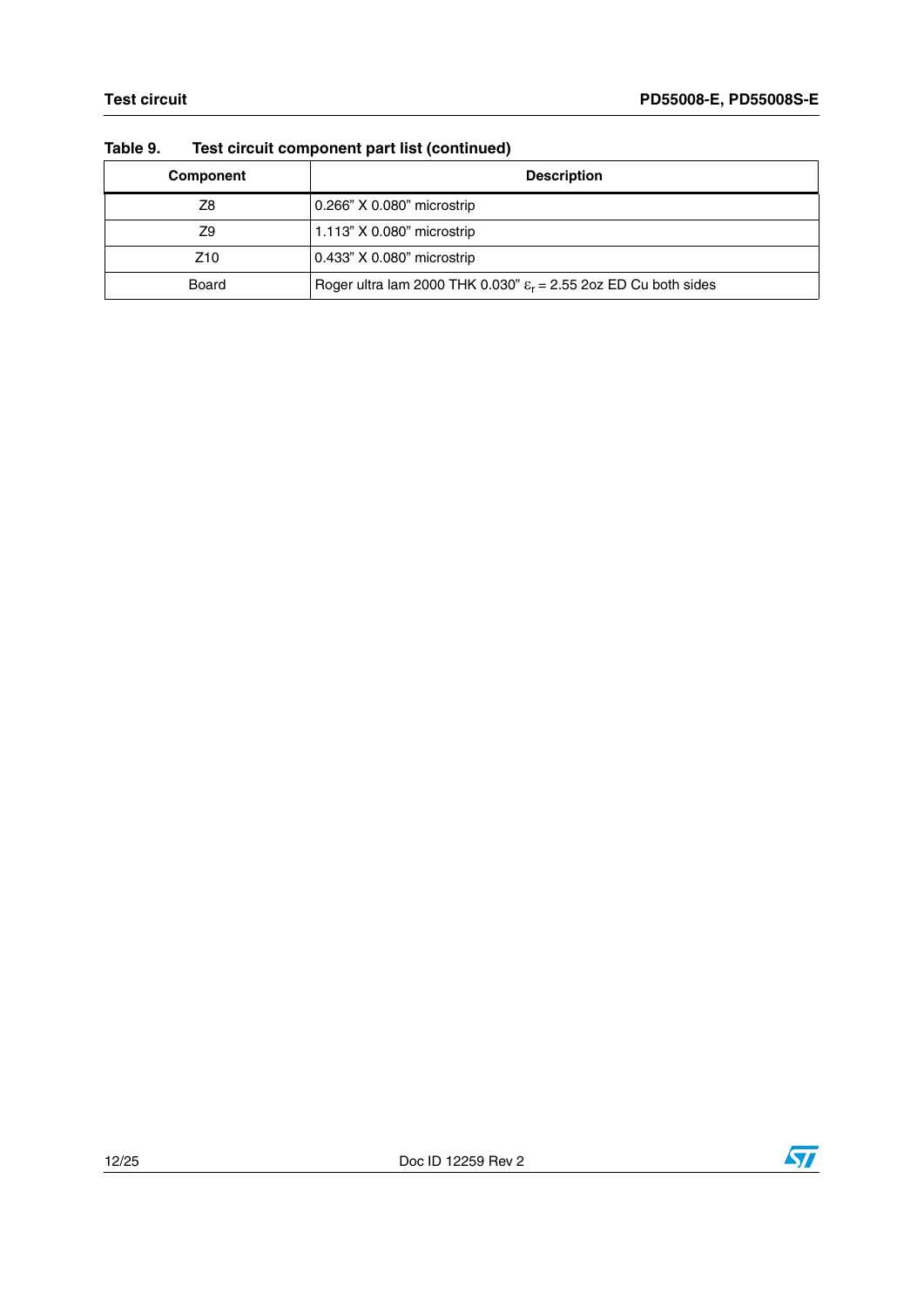# <span id="page-12-0"></span>**6 Circuit layout**



**Figure 27. Test fixture component layout** 

**Figure 28. Test circuit photomaster**

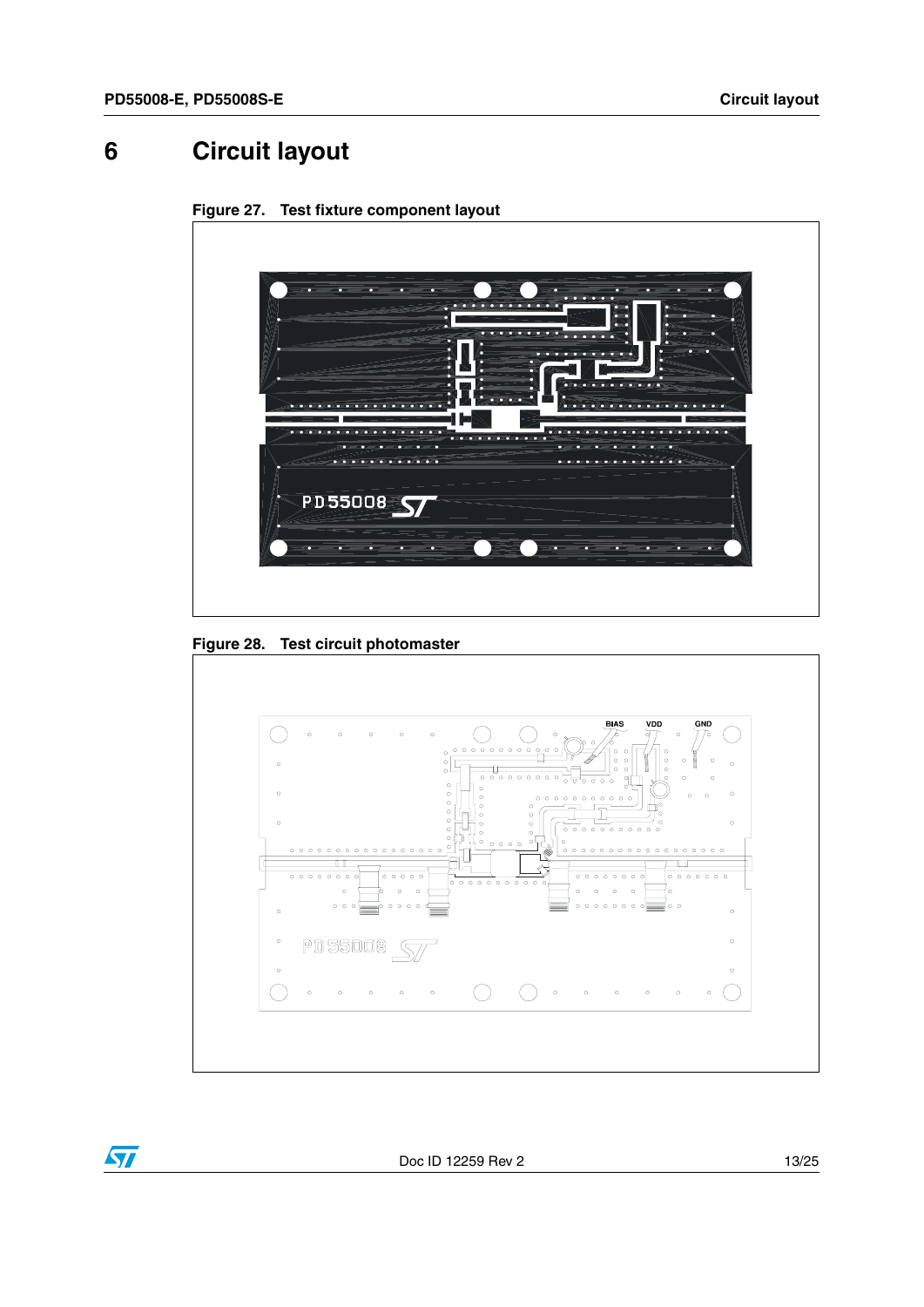### <span id="page-13-0"></span>**7 Common source s-parameter**

| <b>Freq</b><br>(MHz) | $IS_{11}$ | $S_{11} < \Phi$ | $IS_{21}$ | $S_{21} < \Phi$ | $IS_{12}$ | $S_{12} < \Phi$ | $IS_{22}$ | $S_{22}$ < $\Phi$ |
|----------------------|-----------|-----------------|-----------|-----------------|-----------|-----------------|-----------|-------------------|
| 50                   | 0.781     | $-141$          | 16.89     | 93              | 0.035     | 4               | 0.685     | $-137$            |
| 100                  | 0.784     | $-157$          | 8.14      | 77              | 0.035     | $-11$           | 0.681     | $-151$            |
| 150                  | 0.803     | $-162$          | 5.19      | 67              | 0.032     | $-18$           | 0.704     | $-157$            |
| 200                  | 0.830     | $-165$          | 3.69      | 58              | 0.030     | $-26$           | 0.743     | $-159$            |
| 250                  | 0.852     | $-167$          | 2.77      | 50              | 0.027     | $-34$           | 0.773     | $-161$            |
| 300                  | 0.873     | $-169$          | 2.16      | 44              | 0.025     | $-39$           | 0.812     | $-164$            |
| 350                  | 0.892     | $-171$          | 1.72      | 37              | 0.022     | -43             | 0.844     | $-166$            |
| 400                  | 0.906     | $-172$          | 1.40      | 33              | 0.020     | $-45$           | 0.862     | $-168$            |
| 450                  | 0.919     | $-173$          | 1.16      | 28              | 0.017     | $-47$           | 0.888     | $-170$            |
| 500                  | 0.928     | $-175$          | 0.97      | 24              | 0.015     | $-51$           | 0.903     | $-171$            |
| 550                  | 0.936     | $-176$          | 0.83      | 20              | 0.012     | $-52$           | 0.913     | $-173$            |
| 600                  | 0.941     | $-177$          | 0.71      | 17              | 0.010     | $-50$           | 0.921     | $-174$            |
| 650                  | 0.946     | $-178$          | 0.62      | 14              | 0.010     | $-52$           | 0.926     | $-176$            |
| 700                  | 0.952     | $-179$          | 0.55      | 11              | 0.008     | $-47$           | 0.934     | $-177$            |
| 750                  | 0.954     | 180             | 0.48      | 9               | 0.006     | $-48$           | 0.937     | $-178$            |
| 800                  | 0.957     | 179             | 0.44      | $\overline{7}$  | 0.006     | $-40$           | 0.940     | $-180$            |
| 850                  | 0.959     | 178             | 0.39      | 4               | 0.004     | $-30$           | 0.950     | 179               |
| 900                  | 0.960     | 177             | 0.35      | 3               | 0.005     | $-1$            | 0.952     | 178               |
| 950                  | 0.963     | 176             | 0.32      | $\mathbf{1}$    | 0.004     | 17              | 0.957     | 177               |
| 1000                 | 0.964     | 176             | 0.29      | $-1$            | 0.004     | 28              | 0.958     | 176               |
| 1050                 | 0.964     | 175             | 0.27      | -3              | 0.004     | 43              | 0.953     | 175               |
| 1100                 | 0.966     | 174             | 0.25      | -4              | 0.005     | 42              | 0.955     | 174               |
| 1150                 | 0.963     | 173             | 0.23      | -6              | 0.005     | 59              | 0.954     | 173               |
| 1200                 | 0.964     | 174             | 0.21      | -8              | 0.007     | 58              | 0.952     | 172               |
| 1250                 | 0.962     | 172             | 0.20      | -9              | 0.008     | 57              | 0.956     | 171               |
| 1300                 | 0.961     | 172             | 0.18      | $-11$           | 0.008     | 57              | 0.953     | 171               |
| 1350                 | 0.960     | 171             | 0.17      | $-11$           | 0.010     | 68              | 0.950     | 170               |
| 1400                 | 0.957     | 170             | 0.16      | $-12$           | 0.010     | 61              | 0.957     | 169               |
| 1450                 | 0.957     | 169             | 0.15      | $-12$           | 0.011     | 67              | 0.942     | 168               |
| 1500                 | 0.952     | 169             | 0.14      | $-13$           | 0.011     | 76              | 0.944     | 167               |

### Table 10. S-parameter for PD55008-E ( $V_{DS}$  = 12.5 V,  $I_{DS}$  = 150 mA)

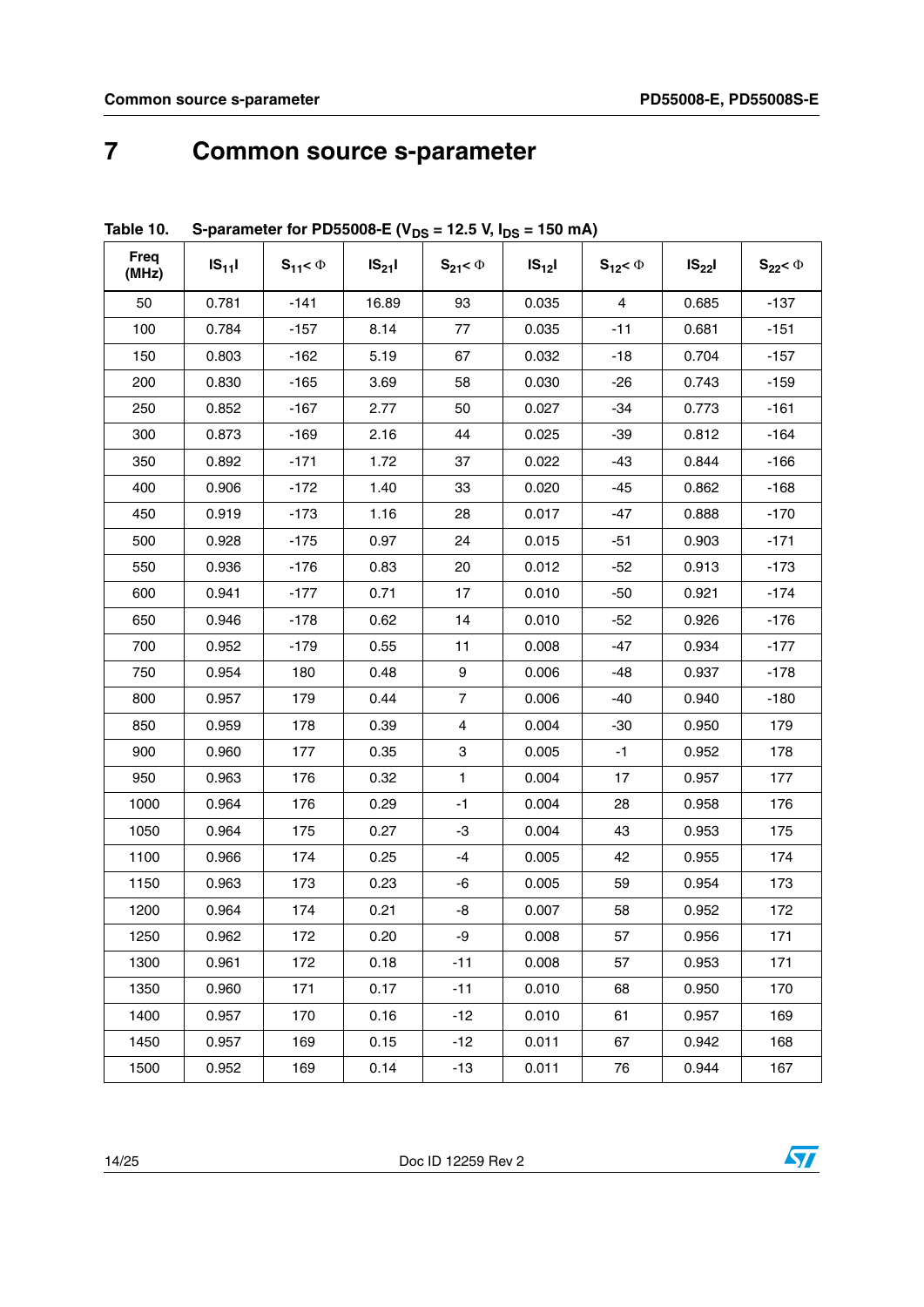| <b>Freq</b><br>(MHz) | $IS_{11}$ | $S_{11} < \Phi$ | $IS_{21}I$ | $S_{21} < \Phi$  | $IS_{12}$ | $S_{12} < \Phi$ | $IS_{22}$ | $S_{22}$ < $\Phi$ |
|----------------------|-----------|-----------------|------------|------------------|-----------|-----------------|-----------|-------------------|
| 50                   | 0.832     | $-156$          | 20.68      | 90               | 0.022     | 3               | 0.740     | $-157$            |
| 100                  | 0.833     | $-167$          | 9.98       | 80               | 0.022     | -6              | 0.734     | $-165$            |
| 150                  | 0.839     | $-171$          | 6.51       | 73               | 0.020     | $-11$           | 0.741     | $-169$            |
| 200                  | 0.851     | $-172$          | 4.78       | 67               | 0.020     | $-16$           | 0.756     | $-169$            |
| 250                  | 0.851     | $-174$          | 3.71       | 60               | 0.018     | $-20$           | 0.767     | $-170$            |
| 300                  | 0.861     | $-174$          | 3.00       | 55               | 0.017     | $-22$           | 0.791     | $-172$            |
| 350                  | 0.872     | $-175$          | 2.46       | 49               | 0.016     | $-23$           | 0.813     | $-172$            |
| 400                  | 0.883     | $-176$          | 2.06       | 44               | 0.014     | $-26$           | 0.828     | $-173$            |
| 450                  | 0.894     | $-177$          | 1.75       | 40               | 0.014     | $-26$           | 0.849     | $-174$            |
| 500                  | 0.902     | $-178$          | 1.50       | 35               | 0.012     | $-26$           | 0.863     | $-175$            |
| 550                  | 0.910     | $-179$          | 1.30       | 31               | 0.011     | $-27$           | 0.874     | $-176$            |
| 600                  | 0.919     | $-179$          | 1.14       | 28               | 0.010     | $-29$           | 0.886     | $-177$            |
| 650                  | 0.923     | 180             | 1.01       | 25               | 0.009     | $-25$           | 0.890     | $-178$            |
| 700                  | 0.929     | 179             | 0.90       | 22               | 0.008     | $-20$           | 0.898     | $-179$            |
| 750                  | 0.934     | 178             | 0.81       | 19               | 0.007     | $-10$           | 0.905     | $-180$            |
| 800                  | 0.937     | 177             | 0.73       | 16               | 0.006     | -3              | 0.908     | 179               |
| 850                  | 0.939     | 177             | 0.66       | 13               | 0.005     | 11              | 0.925     | 178               |
| 900                  | 0.942     | 176             | 0.60       | 11               | 0.005     | 17              | 0.926     | 177               |
| 950                  | 0.944     | 175             | 0.55       | $\boldsymbol{9}$ | 0.006     | 20              | 0.929     | 176               |
| 1000                 | 0.949     | 175             | 0.51       | $\,6\,$          | 0.006     | 25              | 0.935     | 176               |
| 1050                 | 0.952     | 174             | 0.47       | 4                | 0.008     | 35              | 0.933     | 174               |
| 1100                 | 0.954     | 173             | 0.43       | $\mathbf 2$      | 0.007     | 38              | 0.935     | 173               |
| 1150                 | 0.952     | 173             | 0.40       | 0                | 0.009     | 48              | 0.936     | 173               |
| 1200                 | 0.954     | 172             | 0.37       | $-2$             | 0.009     | 50              | 0.936     | 172               |
| 1250                 | 0.951     | 171             | 0.34       | -4               | 0.010     | 53              | 0.937     | 171               |
| 1300                 | 0.950     | 171             | 0.32       | -5               | 0.011     | 51              | 0.935     | 170               |
| 1350                 | 0.951     | 170             | 0.30       | -6               | 0.011     | 60              | 0.935     | 169               |
| 1400                 | 0.948     | 170             | 0.28       | -8               | 0.012     | 56              | 0.939     | 169               |
| 1450                 | 0.947     | 169             | 0.27       | -9               | 0.012     | 64              | 0.928     | 168               |
| 1500                 | 0.944     | 168             | 0.25       | -9               | 0.013     | 67              | 0.933     | 166               |

|  | Table 11. S-parameter PD55003-E (V <sub>DS</sub> = 12.5 V, I <sub>DS</sub> = 800 mA) |
|--|--------------------------------------------------------------------------------------|
|--|--------------------------------------------------------------------------------------|

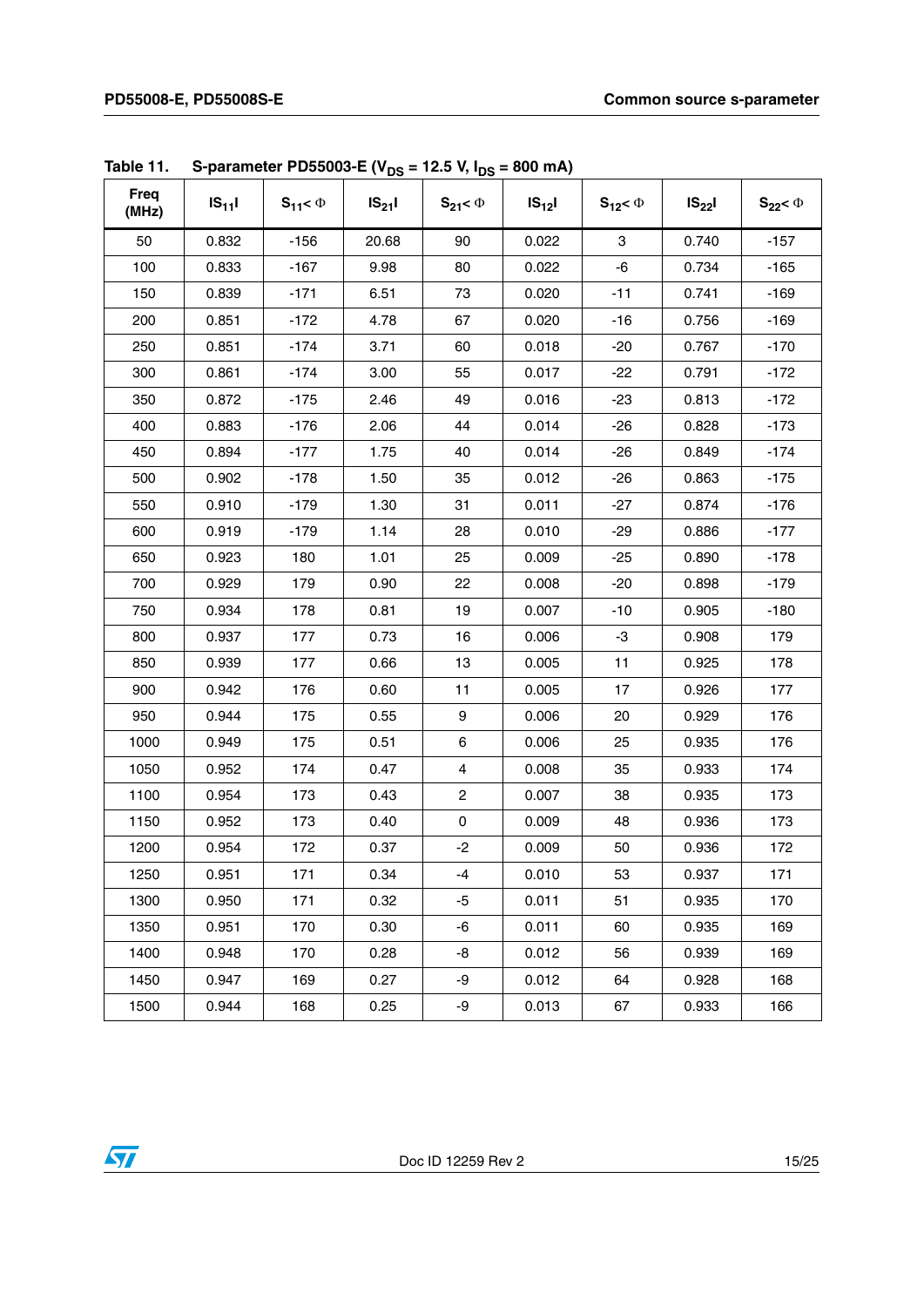| Freq<br>(MHz) | $IS_{11}$ | $S_{11} < \Phi$ | $IS_{21}I$ | $S_{21} < \Phi$ | $IS_{12}$ | $S_{12} < \Phi$ | $IS_{22}$ | $S_{22}$ < $\Phi$ |
|---------------|-----------|-----------------|------------|-----------------|-----------|-----------------|-----------|-------------------|
| 50            | 0.797     | $-161$          | 20.72      | 90              | 0.020     | $\overline{c}$  | 0.743     | $-159$            |
| 100           | 0.824     | $-168$          | 10.01      | 80              | 0.019     | $-5$            | 0.741     | $-167$            |
| 150           | 0.849     | $-171$          | 6.54       | 74              | 0.019     | -9              | 0.746     | $-170$            |
| 200           | 0.861     | $-173$          | 4.83       | 67              | 0.018     | $-14$           | 0.759     | $-171$            |
| 250           | 0.870     | $-175$          | 3.76       | 61              | 0.017     | $-19$           | 0.770     | $-171$            |
| 300           | 0.879     | $-175$          | 3.04       | 56              | 0.016     | $-20$           | 0.791     | $-173$            |
| 350           | 0.887     | $-176$          | 2.51       | 50              | 0.015     | $-21$           | 0.811     | $-173$            |
| 400           | 0.897     | $-177$          | 2.11       | 45              | 0.013     | $-26$           | 0.824     | $-174$            |
| 450           | 0.905     | $-178$          | 1.80       | 41              | 0.013     | $-23$           | 0.847     | $-175$            |
| 500           | 0.911     | $-178$          | 1.54       | 37              | 0.011     | $-21$           | 0.858     | $-175$            |
| 550           | 0.917     | $-179$          | 1.35       | 33              | 0.010     | $-23$           | 0.871     | $-176$            |
| 600           | 0.924     | $-180$          | 1.17       | 29              | 0.009     | $-21$           | 0.881     | $-177$            |
| 650           | 0.927     | 179             | 1.04       | 26              | 0.009     | $-16$           | 0.887     | $-178$            |
| 700           | 0.933     | 179             | 0.93       | 23              | 0.007     | -8              | 0.899     | $-179$            |
| 750           | 0.937     | 178             | 0.83       | 20              | 0.007     | -3              | 0.901     | 180               |
| 800           | 0.940     | 177             | 0.76       | 17              | 0.006     | $-2$            | 0.906     | 179               |
| 850           | 0.941     | 177             | 0.68       | 14              | 0.007     | $\mathsf 0$     | 0.918     | 178               |
| 900           | 0.944     | 176             | 0.63       | 12              | 0.006     | 21              | 0.920     | 177               |
| 950           | 0.946     | 175             | 0.58       | 10              | 0.008     | 17              | 0.927     | 176               |
| 1000          | 0.948     | 174             | 0.53       | $\overline{7}$  | 0.007     | 43              | 0.929     | 175               |
| 1050          | 0.952     | 174             | 0.49       | 5               | 0.008     | 44              | 0.929     | 175               |
| 1100          | 0.953     | 173             | 0.45       | 3               | 0.008     | 44              | 0.930     | 173               |
| 1150          | 0.952     | 172             | 0.42       | 1               | 0.009     | 47              | 0.931     | 173               |
| 1200          | 0.951     | 172             | 0.39       | $-1$            | 0.010     | 51              | 0.928     | 172               |
| 1250          | 0.952     | 171             | 0.36       | $-3$            | 0.010     | 51              | 0.932     | 171               |
| 1300          | 0.952     | 171             | 0.34       | $-5$            | 0.011     | 52              | 0.931     | 170               |
| 1350          | 0.949     | 170             | 0.31       | $-7$            | 0.011     | 53              | 0.931     | 169               |
| 1400          | 0.947     | 169             | 0.29       | 8               | 0.011     | 58              | 0.937     | 169               |
| 1450          | 0.945     | 169             | 0.28       | -9              | 0.012     | 60              | 0.926     | 168               |
| 1500          | 0.942     | 168             | 0.26       | -9              | 0.012     | 64              | 0.927     | 166               |

**Table 12.** S-parameter for PD55003-E ( $V_{DS}$  = 12.5 V,  $I_{DS}$  = 1.5 A)

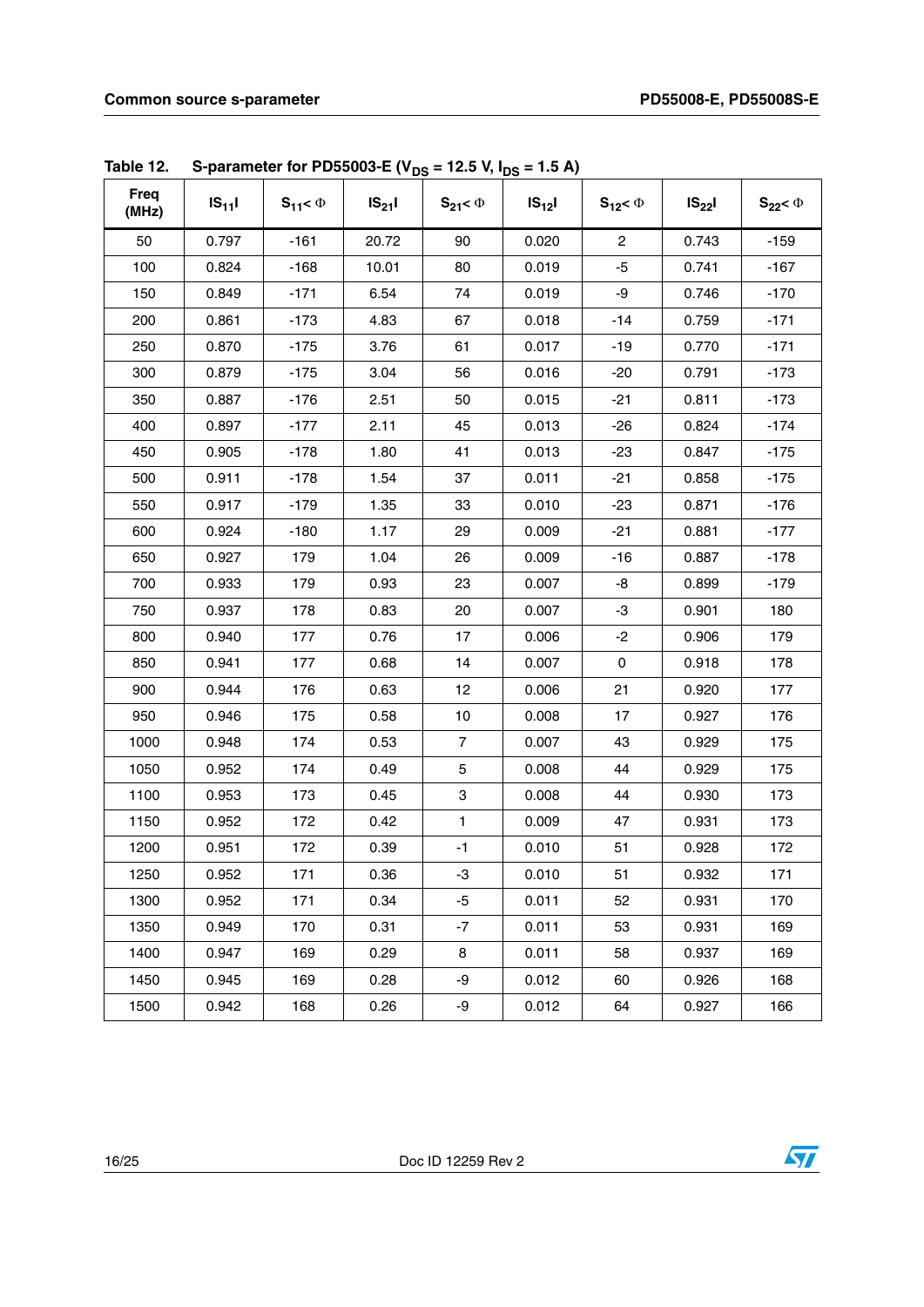| <b>Freq</b><br>(MHz) | $IS_{11}I$ | $S_{11} < \Phi$ | $IS_{21}I$ | $S_{21} < \Phi$ | $IS_{12}$ | $S_{12} < \Phi$ | $IS_{22}$ | $S_{22}$ < $\Phi$ |
|----------------------|------------|-----------------|------------|-----------------|-----------|-----------------|-----------|-------------------|
| 50                   | 0.753      | $-146$          | 15.56      | 92              | 0.036     | $\overline{4}$  | 0.666     | $-144$            |
| 100                  | 0.781      | $-159$          | 7.52       | 78              | 0.036     | -9              | 0.684     | $-157$            |
| 150                  | 0.812      | $-163$          | 4.83       | 70              | 0.033     | $-17$           | 0.717     | $-161$            |
| 200                  | 0.834      | $-166$          | 3.46       | 62              | 0.032     | $-25$           | 0.747     | $-162$            |
| 250                  | 0.856      | $-168$          | 2.63       | 54              | 0.029     | $-31$           | 0.784     | $-164$            |
| 300                  | 0.873      | $-169$          | 2.07       | 48              | 0.028     | $-37$           | 0.814     | $-165$            |
| 350                  | 0.887      | $-170$          | 1.66       | 42              | 0.025     | $-42$           | 0.836     | $-166$            |
| 400                  | 0.902      | $-172$          | 1.37       | 37              | 0.023     | $-45$           | 0.859     | $-168$            |
| 450                  | 0.915      | $-173$          | 1.14       | 33              | 0.021     | $-48$           | 0.873     | $-169$            |
| 500                  | 0.925      | $-174$          | 0.96       | 29              | 0.019     | $-52$           | 0.890     | $-171$            |
| 550                  | 0.935      | $-175$          | 0.83       | 25              | 0.017     | $-56$           | 0.906     | $-171$            |
| 600                  | 0.942      | $-176$          | 0.71       | 22              | 0.015     | $-55$           | 0.911     | $-173$            |
| 650                  | 0.946      | $-176$          | 0.63       | 19              | 0.014     | $-56$           | 0.922     | $-174$            |
| 700                  | 0.950      | $-177$          | 0.55       | 16              | 0.013     | -60             | 0.933     | $-175$            |
| 750                  | 0.956      | $-178$          | 0.49       | 14              | 0.012     | $-58$           | 0.936     | $-176$            |
| 800                  | 0.959      | $-179$          | 0.44       | 12              | 0.010     | $-67$           | 0.942     | $-177$            |
| 850                  | 0.964      | $-180$          | 0.40       | 9               | 0.008     | -66             | 0.942     | $-178$            |
| 900                  | 0.961      | 180             | 0.36       | $\overline{7}$  | 0.008     | $-65$           | 0.947     | $-179$            |
| 950                  | 0.965      | 179             | 0.33       | 5               | 0.005     | $-62$           | 0.954     | $-179$            |
| 1000                 | 0.967      | 178             | 0.30       | 3               | 0.006     | $-67$           | 0.957     | 180               |
| 1050                 | 0.970      | 178             | 0.27       | $\overline{c}$  | 0.004     | $-66$           | 0.960     | 179               |
| 1100                 | 0.970      | 177             | 0.25       | $\pmb{0}$       | 0.004     | $-43$           | 0.958     | 178               |
| 1150                 | 0.970      | 177             | 0.23       | $-2$            | 0.003     | $-42$           | 0.963     | 178               |
| 1200                 | 0.971      | 176             | 0.22       | -3              | 0.002     | $-58$           | 0.961     | 177               |
| 1250                 | 0.973      | 175             | 0.20       | -5              | 0.001     | $-13$           | 0.960     | 177               |
| 1300                 | 0.969      | 175             | 0.19       | -6              | 0.001     | 31              | 0.956     | 176               |
| 1350                 | 0.971      | 174             | 0.18       | $-7$            | 0.002     | 60              | 0.959     | 175               |
| 1400                 | 0.969      | 174             | 0.16       | $-7$            | 0.001     | 67              | 0.957     | 175               |
| 1450                 | 0.969      | 173             | 0.15       | -8              | 0.003     | 79              | 0.965     | 174               |
| 1500                 | 0.968      | 173             | 0.14       | -9              | 0.004     | 125             | 0.965     | 174               |

**Table 13.** S-parameter for PD55003S-E (V<sub>DS</sub> = 12.5 V, I<sub>DS</sub> = 0.15 A)

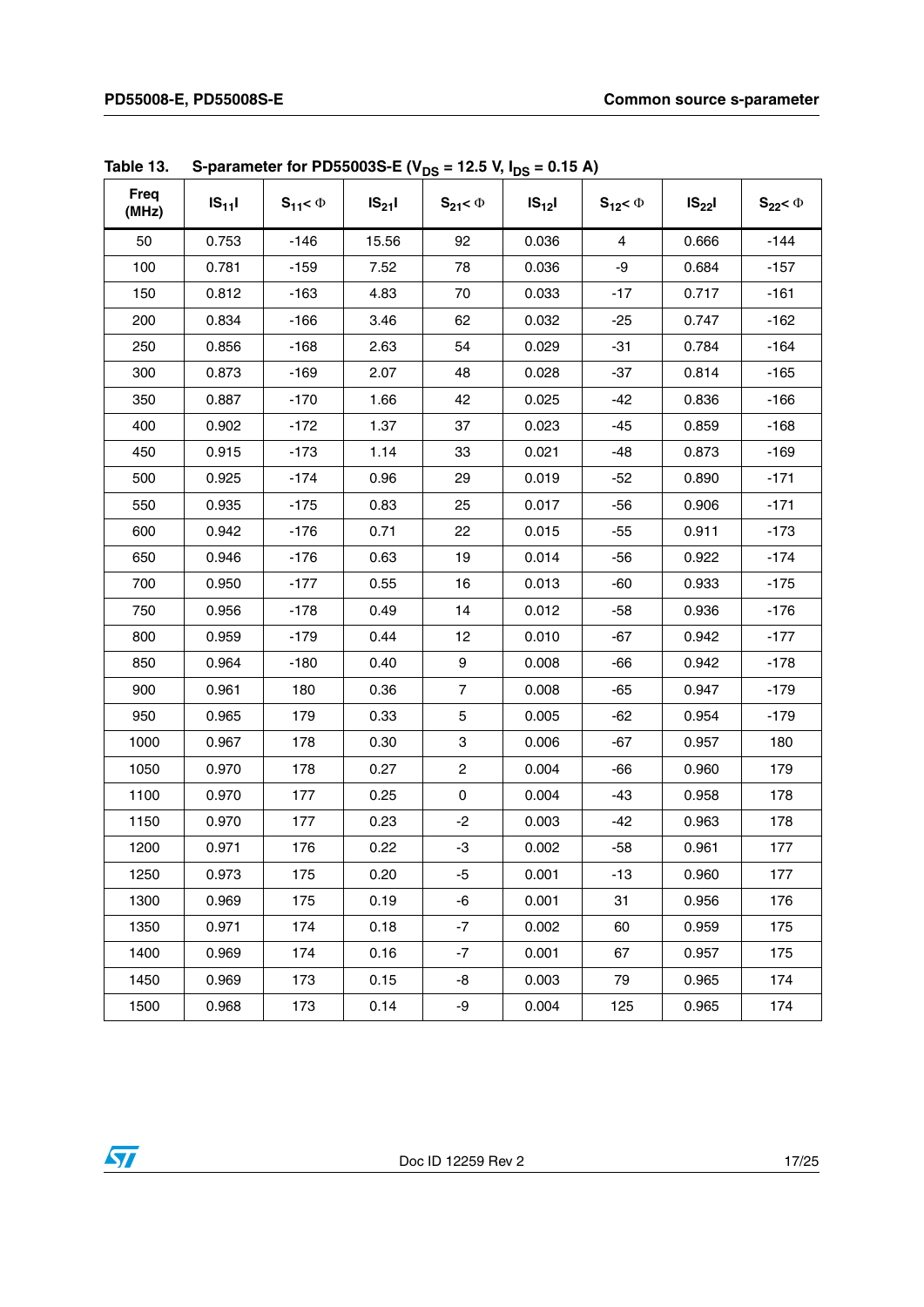| Freq<br>(MHz) | $IS_{11}$ | $S_{11} < \Phi$ | $IS_{21}I$ | $S_{21} < \Phi$  | $IS_{12}$ | $S_{12} < \Phi$ | $IS_{22}$ | $S_{22}$ < $\Phi$ |
|---------------|-----------|-----------------|------------|------------------|-----------|-----------------|-----------|-------------------|
| 50            | 0.862     | $-157$          | 18.51      | 90               | 0.021     | $\overline{7}$  | 0.765     | $-161$            |
| 100           | 0.861     | $-168$          | 8.97       | 81               | 0.021     | $-4$            | 0.767     | $-170$            |
| 150           | 0.869     | $-171$          | 5.88       | 76               | 0.020     | $-10$           | 0.778     | $-172$            |
| 200           | 0.872     | $-173$          | 4.33       | 70               | 0.019     | $-14$           | 0.782     | $-172$            |
| 250           | 0.879     | $-174$          | 3.40       | 65               | 0.019     | $-18$           | 0.801     | $-173$            |
| 300           | 0.888     | $-175$          | 2.77       | 60               | 0.018     | $-20$           | 0.810     | $-173$            |
| 350           | 0.894     | $-175$          | 2.30       | 55               | 0.017     | $-26$           | 0.823     | $-173$            |
| 400           | 0.905     | $-176$          | 1.96       | 50               | 0.016     | $-31$           | 0.836     | $-173$            |
| 450           | 0.910     | $-177$          | 1.67       | 46               | 0.015     | -33             | 0.846     | $-174$            |
| 500           | 0.916     | $-177$          | 1.44       | 42               | 0.014     | $-31$           | 0.862     | $-175$            |
| 550           | 0.926     | $-178$          | 1.27       | 38               | 0.013     | $-32$           | 0.873     | $-175$            |
| 600           | 0.930     | $-178$          | 1.11       | 35               | 0.012     | $-37$           | 0.880     | $-176$            |
| 650           | 0.934     | $-179$          | 0.96       | 32               | 0.011     | $-39$           | 0.892     | $-176$            |
| 700           | 0.938     | $-179$          | 0.89       | 29               | 0.010     | $-38$           | 0.901     | $-177$            |
| 750           | 0.944     | 180             | 0.80       | 26               | 0.009     | $-38$           | 0.907     | $-178$            |
| 800           | 0.947     | 179             | 0.73       | 24               | 0.008     | $-38$           | 0.913     | $-178$            |
| 850           | 0.951     | 179             | 0.66       | 21               | 0.007     | $-36$           | 0.914     | $-179$            |
| 900           | 0.952     | 178             | 0.60       | 18               | 0.005     | $-44$           | 0.920     | 180               |
| 950           | 0.953     | 178             | 0.55       | 16               | 0.005     | $-36$           | 0.929     | 179               |
| 1000          | 0.955     | 177             | 0.51       | 14               | 0.005     | $-22$           | 0.932     | 179               |
| 1050          | 0.957     | 176             | 0.48       | 11               | 0.004     | $-19$           | 0.937     | 178               |
| 1100          | 0.960     | 176             | 0.44       | $\boldsymbol{9}$ | 0.003     | -3              | 0.937     | 178               |
| 1150          | 0.961     | 176             | 0.41       | $\overline{7}$   | 0.004     | $\overline{c}$  | 0.943     | 177               |
| 1200          | 0.962     | 175             | 0.38       | 5                | 0.004     | $-4$            | 0.940     | 177               |
| 1250          | 0.964     | 175             | 0.35       | 4                | 0.002     | $\mathbf{1}$    | 0.939     | 176               |
| 1300          | 0.961     | 174             | 0.33       | $\overline{2}$   | 0.003     | 31              | 0.937     | 176               |
| 1350          | 0.961     | 174             | 0.31       | $\mathbf{1}$     | 0.004     | 47              | 0.940     | 175               |
| 1400          | 0.959     | 173             | 0.29       | $\mathbf{1}$     | 0.003     | 56              | 0.939     | 174               |
| 1450          | 0.961     | 173             | 0.27       | $-1$             | 0.004     | 59              | 0.945     | 173               |
| 1500          | 0.962     | 172             | 0.26       | $-2$             | 0.004     | 87              | 0.946     | 173               |

Table 14. S-parameter for PD55003S-E ( $V_{DS}$  = 12.5 V,  $I_{DS}$  = 0.8 A)

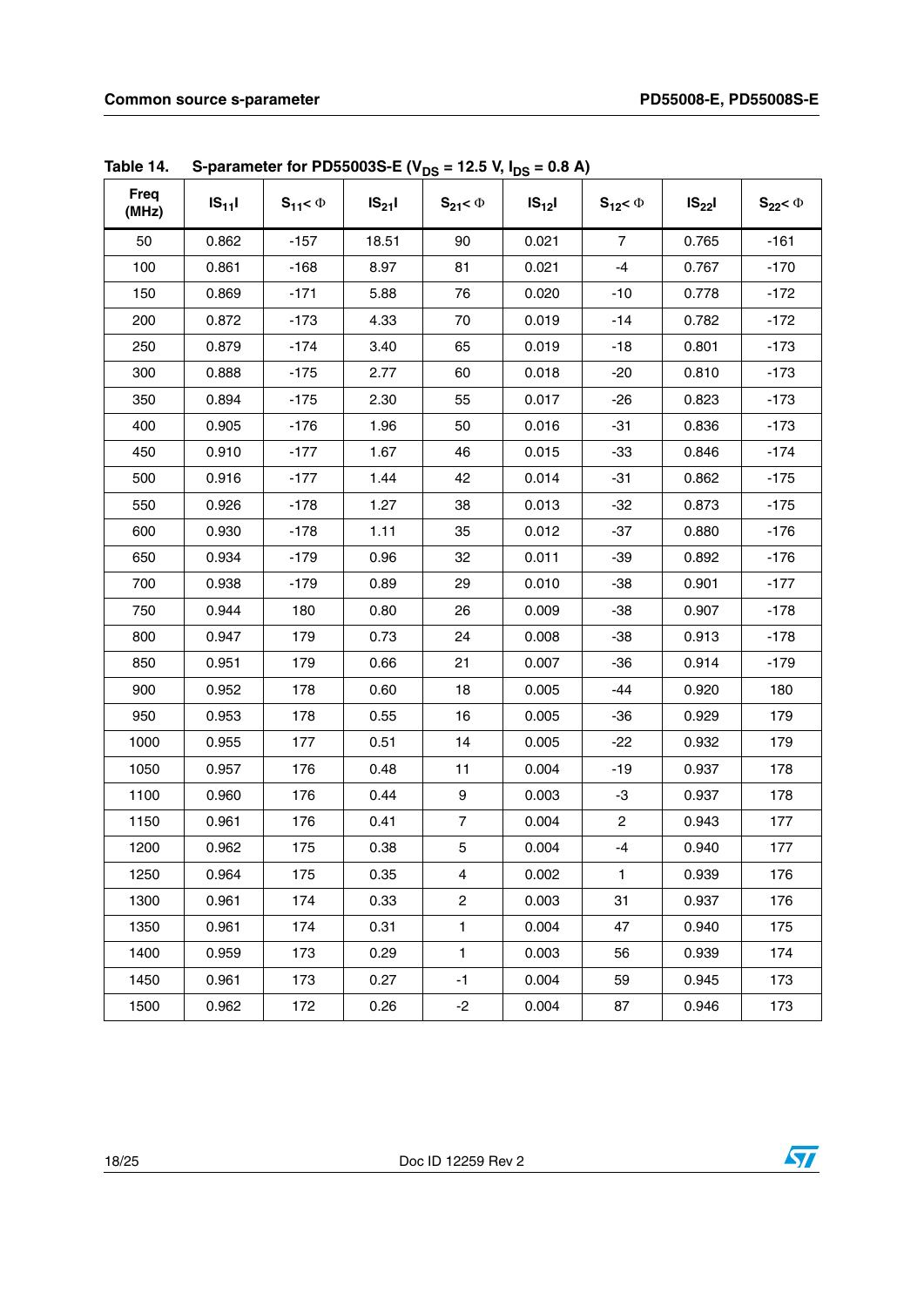| Freq<br>(MHz) | $IS_{11}I$ | $S_{11} < \Phi$ | $IS_{21}I$ | $S_{21} < \Phi$ | $IS_{12}$ | $S_{12} < \Phi$         | $IS_{22}$ | $S_{22}$ < $\Phi$ |
|---------------|------------|-----------------|------------|-----------------|-----------|-------------------------|-----------|-------------------|
| 50            | 0.821      | $-162$          | 18.74      | 90              | 0.002     | $\mathbf{2}$            | 0.771     | $-163$            |
| 100           | 0.849      | $-169$          | 9.09       | 82              | 0.019     | $-5$                    | 0.776     | $-171$            |
| 150           | 0.875      | $-171$          | 5.97       | 77              | 0.018     | $-10$                   | 0.785     | $-173$            |
| 200           | 0.885      | $-173$          | 4.41       | 71              | 0.017     | $-12$                   | 0.789     | $-173$            |
| 250           | 0.892      | $-175$          | 3.47       | 66              | 0.017     | 17                      | 0.807     | $-174$            |
| 300           | 0.895      | $-175$          | 2.84       | 61              | 0.016     | $-19$                   | 0.915     | $-174$            |
| 350           | 0.901      | $-176$          | 2.37       | 56              | 0.015     | $-22$                   | 0.924     | $-174$            |
| 400           | 0.909      | $-177$          | 2.02       | 52              | 0.014     | $-26$                   | 0.839     | $-174$            |
| 450           | 0.914      | $-177$          | 1.74       | 48              | 0.013     | $-28$                   | 0.844     | $-175$            |
| 500           | 0.920      | $-178$          | 1.50       | 43              | 0.013     | $-30$                   | 0.859     | $-176$            |
| 550           | 0.928      | $-178$          | 1.32       | 40              | 0.012     | $-28$                   | 0.871     | $-176$            |
| 600           | 0.932      | $-179$          | 1.17       | 37              | 0.011     | $-34$                   | 0.877     | $-176$            |
| 650           | 0.935      | $-179$          | 1.04       | 33              | 0.010     | $-31$                   | 0.887     | $-177$            |
| 700           | 0.939      | $-180$          | 0.93       | 30              | 0.009     | $-29$                   | 0.895     | $-177$            |
| 750           | 0.946      | 179             | 0.84       | 28              | 0.008     | $-28$                   | 0.901     | $-178$            |
| 800           | 0.946      | 179             | 0.77       | 25              | 0.008     | $-31$                   | 0.908     | $-179$            |
| 850           | 0.953      | 178             | 0.70       | 22              | 0.007     | $-31$                   | 0.908     | $-179$            |
| 900           | 0.952      | 178             | 0.64       | 19              | 0.006     | $-27$                   | 0.916     | 180               |
| 950           | 0.950      | 177             | 0.59       | 18              | 0.006     | $-33$                   | 0.924     | 179               |
| 1000          | 0.954      | 177             | 0.55       | 15              | 0.005     | $-21$                   | 0.928     | 178               |
| 1050          | 0.957      | 176             | 0.50       | 3               | 0.005     | $-20$                   | 0.930     | 178               |
| 1100          | 0.959      | 176             | 0.47       | 11              | 0.004     | $\overline{\mathbf{4}}$ | 0.933     | 178               |
| 1150          | 0.959      | 175             | 0.44       | 8               | 0.004     | 13                      | 0.937     | 177               |
| 1200          | 0.961      | 175             | 0.41       | $\overline{7}$  | 0.004     | 30                      | 0.937     | 177               |
| 1250          | 0.962      | 174             | 0.38       | 5               | 0.003     | 29                      | 0.935     | 176               |
| 1300          | 0.961      | 174             | 0.35       | 3               | 0.004     | 35                      | 0.935     | 175               |
| 1350          | 0.961      | 174             | 0.33       | $\overline{2}$  | 0.004     | 55                      | 0.935     | 174               |
| 1400          | 0.959      | 173             | 0.31       | $\mathbf{1}$    | 0.005     | 62                      | 0.934     | 174               |
| 1450          | 0.960      | 172             | 0.29       | 0               | 0.005     | 65                      | 0.942     | 173               |
| 1500          | 0.960      | 172             | 0.27       | $-1$            | 0.005     | 81                      | 0.942     | 173               |

**Table 15.** S-parameter for PD55008S-E (V<sub>DS</sub> = 12.5 V, I<sub>DS</sub> = 1.5 A)

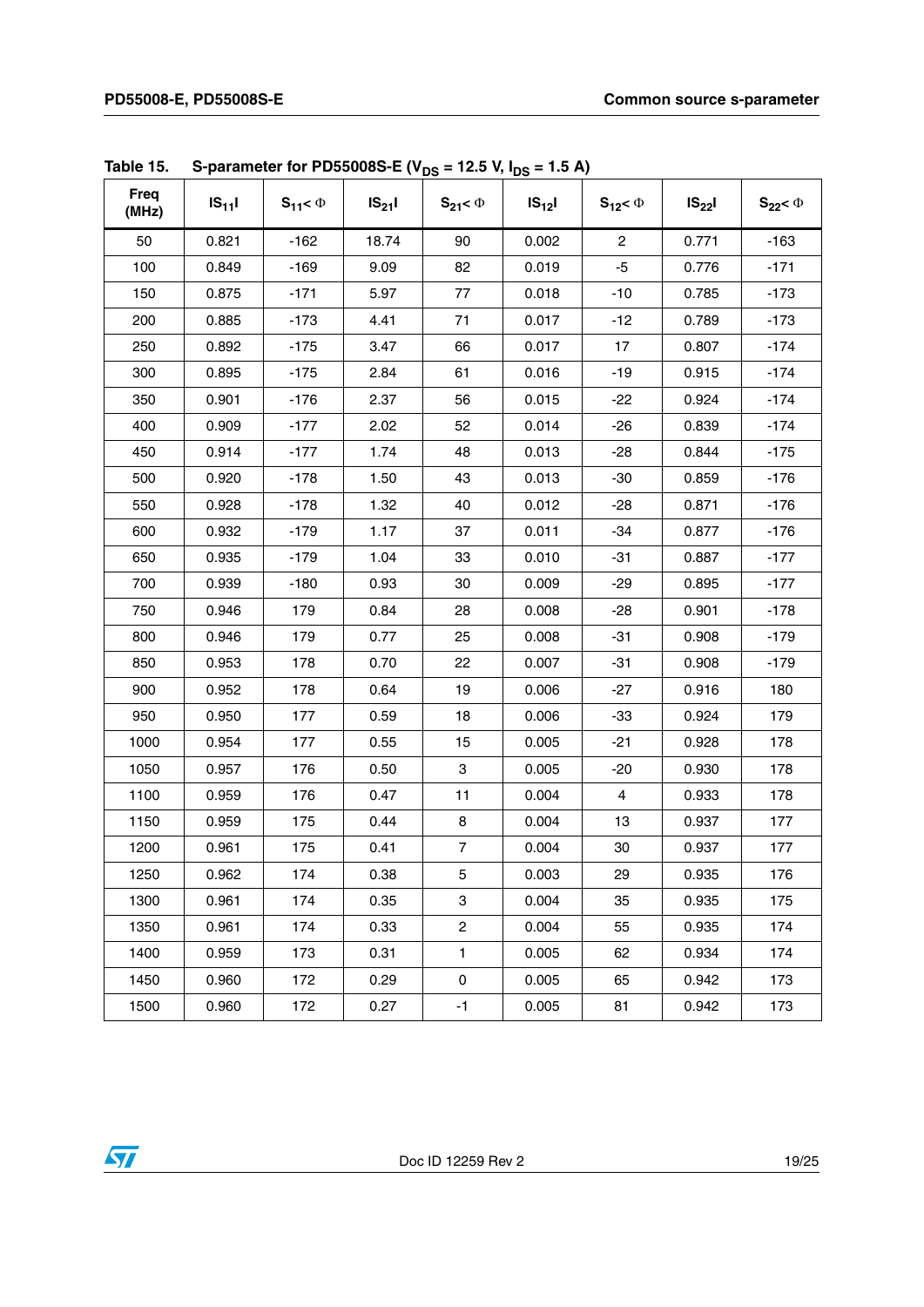## <span id="page-19-0"></span>**8 Package mechanical data**

In order to meet environmental requirements, ST offers these devices in different grades of ECOPACK® packages, depending on their level of environmental compliance. ECOPACK® specifications, grade definitions and product status are available at: *[www.st.com](http://www.st.com)*. ECOPACK® is an ST trademark.

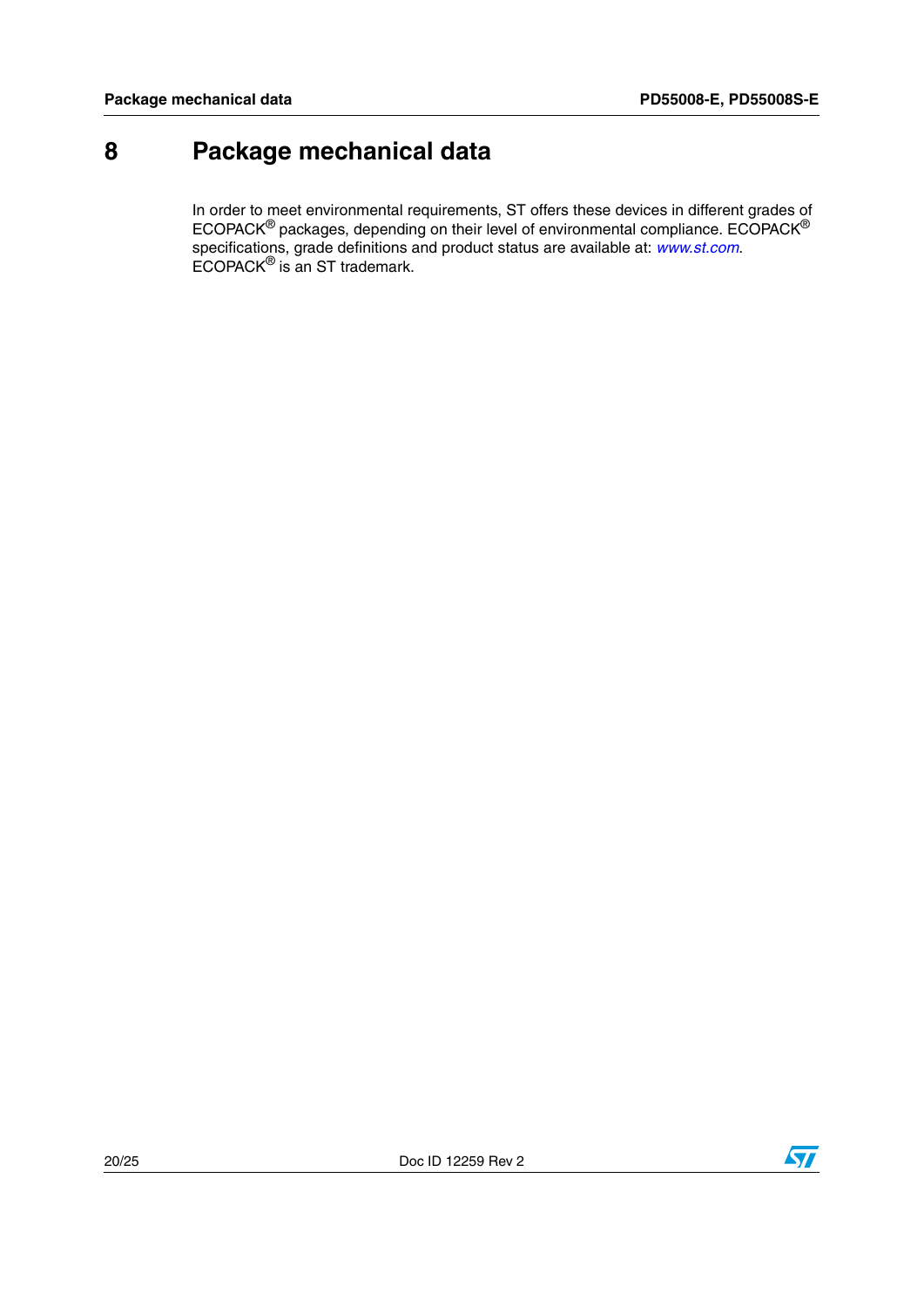| Dim.            | mm.   |                     |       | Inch  |        |        |  |  |
|-----------------|-------|---------------------|-------|-------|--------|--------|--|--|
|                 | Min.  | Typ.                | Max.  | Min.  | Typ.   | Max.   |  |  |
| A1              | 0     | 0.05                | 0.1   | 0.    | 0.0019 | 0.0038 |  |  |
| A2              | 3.4   | 3.5                 | 3.6   | 0.134 | 0.137  | 0.142  |  |  |
| A <sub>3</sub>  | 1.2   | 1.3                 | 1.4   | 0.046 | 0.05   | 0.054  |  |  |
| A4              | 0.15  | 0.2                 | 0.25  | 0.005 | 0.007  | 0.009  |  |  |
| a               |       | 0.2                 |       |       | 0.007  |        |  |  |
| b               | 5.4   | 5.53                | 5.65  | 0.212 | 0.217  | 0.221  |  |  |
| C               | 0.23  | 0.27                | 0.32  | 0.008 | 0.01   | 0.012  |  |  |
| D               | 9.4   | 9.5                 | 9.6   | 0.370 | 0.374  | 0.377  |  |  |
| D <sub>1</sub>  | 7.4   | 7.5                 | 7.6   | 0.290 | 0.295  | 0.298  |  |  |
| E               | 13.85 | 14.1                | 14.35 | 0.544 | 0.555  | 0.565  |  |  |
| E1              | 9.3   | 9.4                 | 9.5   | 0.365 | 0.37   | 0.375  |  |  |
| E <sub>2</sub>  | 7.3   | 7.4                 | 7.5   | 0.286 | 0.292  | 0.294  |  |  |
| E <sub>3</sub>  | 5.9   | 6.1                 | 6.3   | 0.231 | 0.24   | 0.247  |  |  |
| $\overline{F}$  |       | 0.5                 |       |       | 0.019  |        |  |  |
| G               |       | 1.2                 |       |       | 0.047  |        |  |  |
| L               | 0.8   | $\mathbf{1}$        | 1.1   | 0.030 | 0.039  | 0.042  |  |  |
| R1              |       |                     | 0.25  |       |        | 0.01   |  |  |
| R <sub>2</sub>  |       | 0.8                 |       |       | 0.031  |        |  |  |
| T               | 2 deg | 5 deg               | 8 deg | 2 deg | 5 deg  | 8 deg  |  |  |
| $\overline{T1}$ |       | 6 deg               |       |       | 6 deg  |        |  |  |
| T <sub>2</sub>  |       | $\overline{10}$ deg |       |       | 10 deg |        |  |  |

**Table 16. PowerSO-10RF formed lead (Gull Wing) mechanical data**

*Note: Resin protrusions not included (max value: 0.15 mm per side)*

#### **Figure 29. Package dimensions**

 $\sqrt{2}$ 



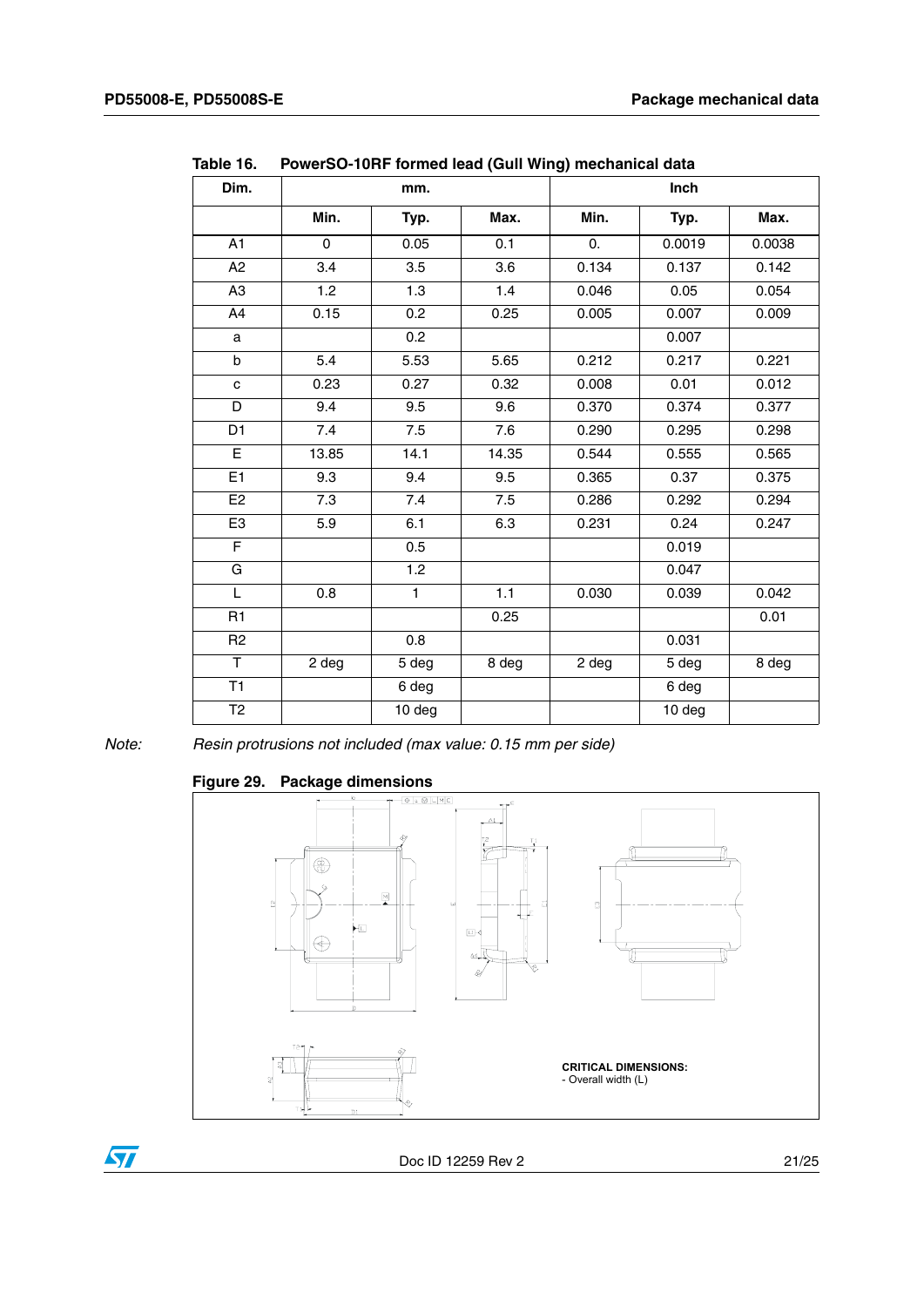

**Figure 30. Tube information**



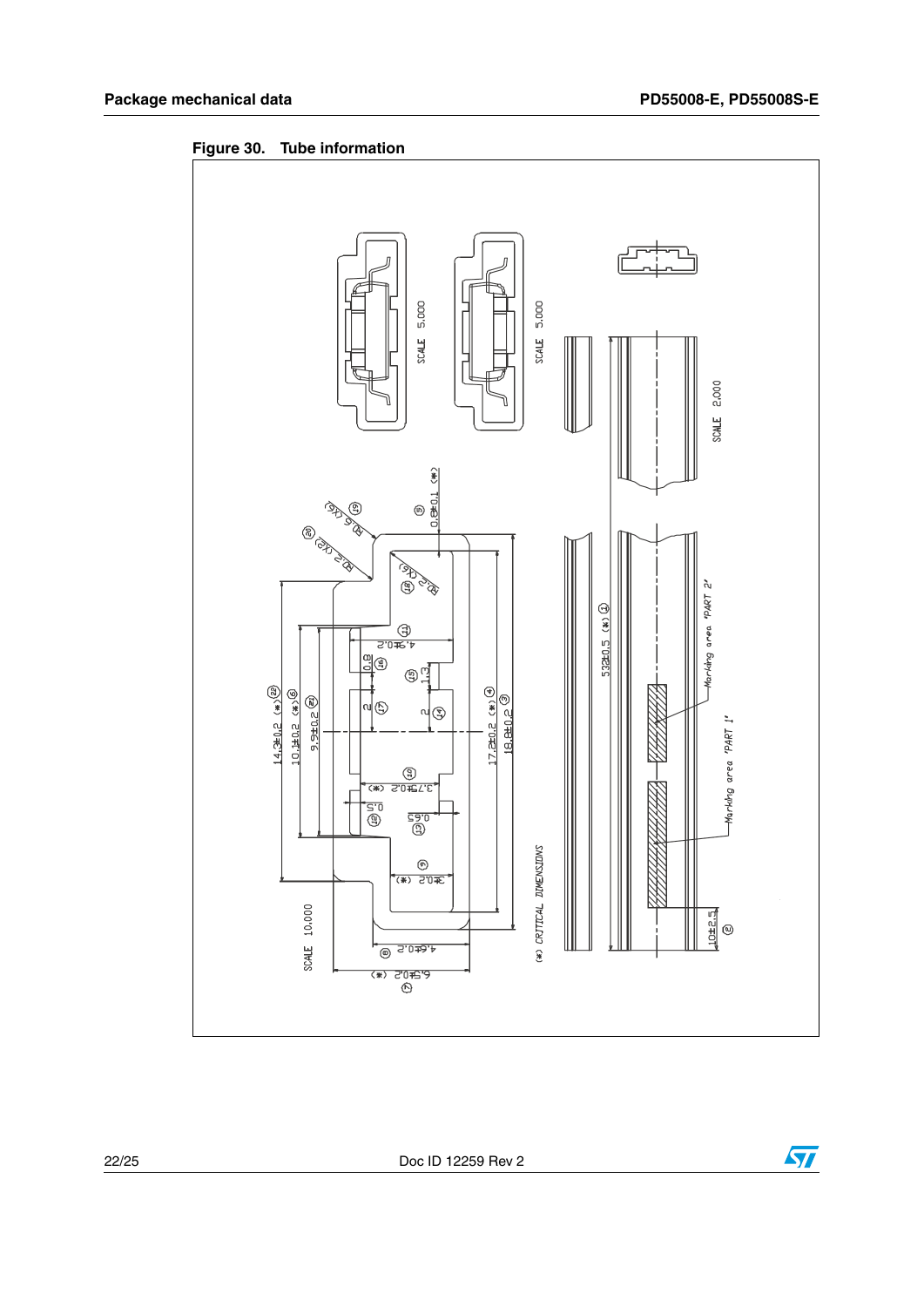

#### **Figure 31. Reel information**

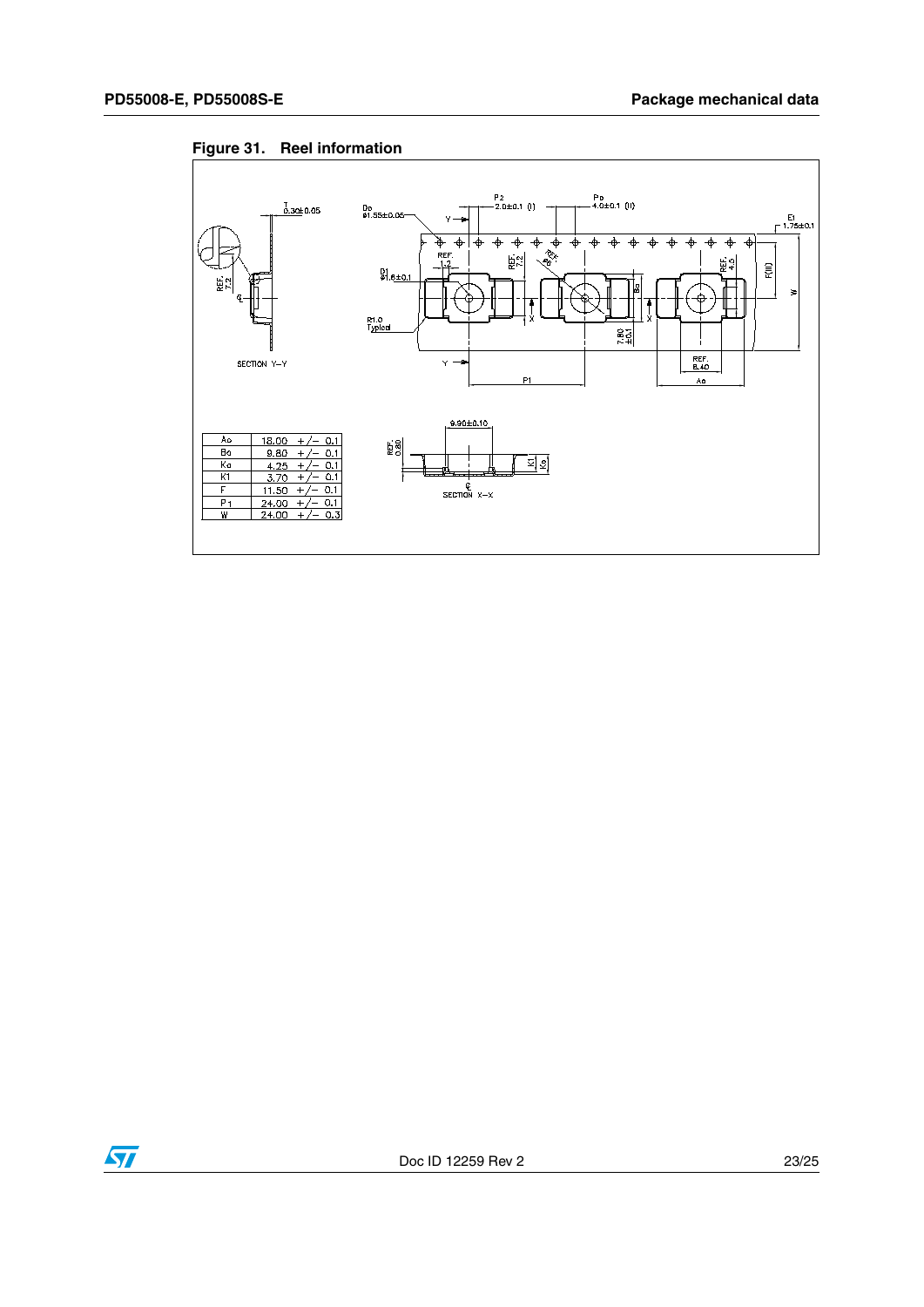# <span id="page-23-0"></span>**9 Revision history**

**Table 17. Document revision history**

| <b>Date</b> | <b>Revision</b> | <b>Changes</b>                              |
|-------------|-----------------|---------------------------------------------|
| 07-Apr-2006 |                 | Initial release.                            |
| 20-May-2010 | ႒               | Added: Table 6: Moisture sensitivity level. |